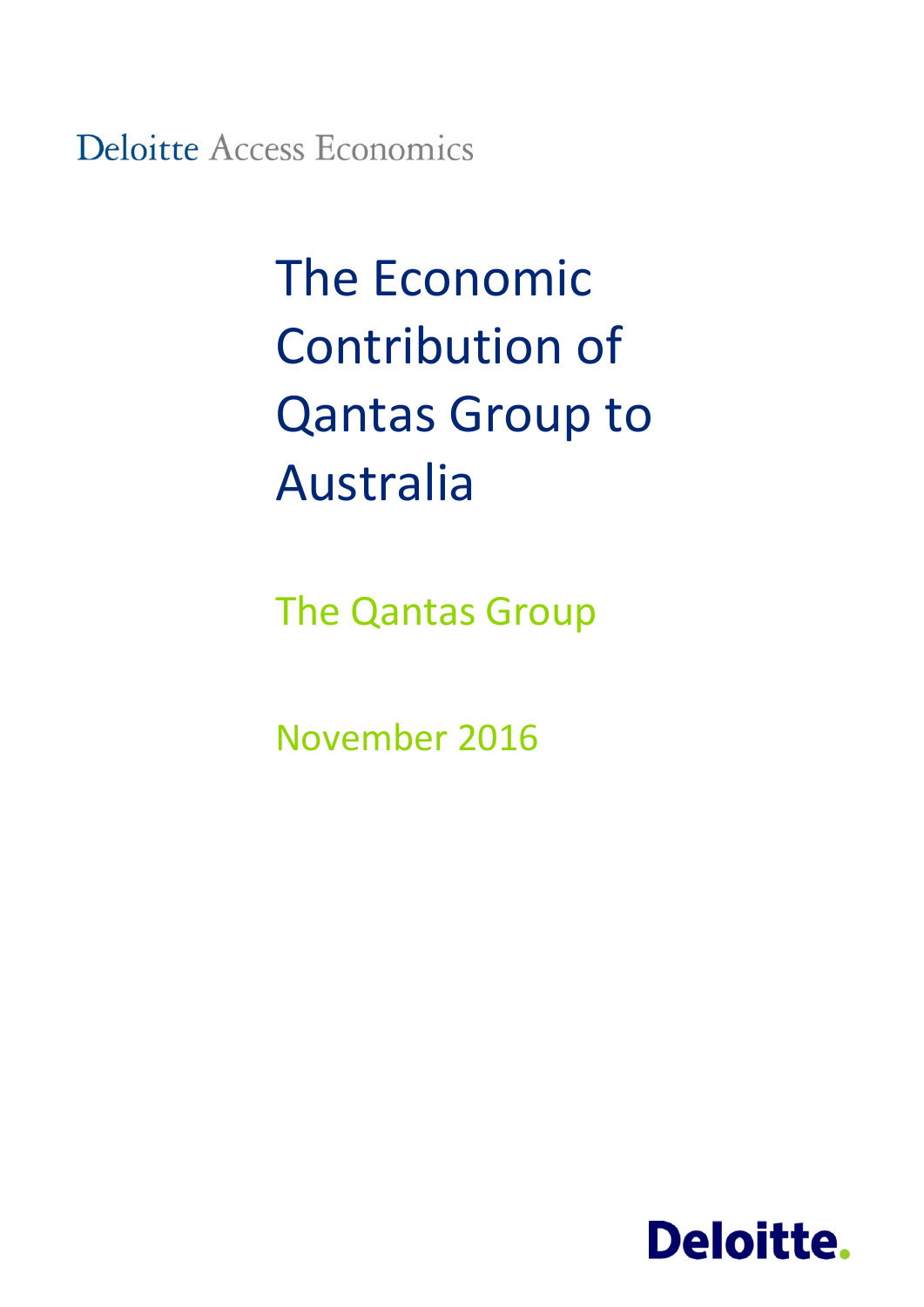## **Key points**

- The economic contribution of Qantas Group (which includes Qantas<sup>1</sup>, Jetstar and Qantas Freight) is estimated using an input-output model of the Australian and state economies, based on financial and input data provided by the Qantas Group.
- The Qantas Group's higher profits over the financial year 2016 (FY16) are also reflected in a higher direct contribution to the Australian economy relative to 2015. Based on the modelling, the estimated *total economic contribution of the Qantas Group to Australia in FY 2016 is \$11.5 billion (\$6.8 billion direct and \$4.7 billion indirect*) while facilitating an additional \$10.4b in value added through increased tourism expenditure by those flying on Qantas or Jetstar.
- The Qantas Group is also a significant employer. *Its total direct employment is 29,266 full time equivalent (FTE) workers with 26,097 based in Australia. A further 29,535 FTEs are employed indirectly* as a result of its operations.

| <b>Metric</b>         | <b>Direct</b> | <b>Indirect</b> | <b>Total</b> |
|-----------------------|---------------|-----------------|--------------|
| Value add (\$m)       |               |                 |              |
| Qantas                | 5,216         | 3,452           | 8,668        |
| Jetstar               | 1,348         | 942             | 2,290        |
| <b>Qantas Freight</b> | 237           | 298             | 534          |
| <b>Qantas Group</b>   | 6,801         | 4,692           | 11,493       |
| Employment (FTEs)     |               |                 |              |
| Qantas                | 20,467        | 22,729          | 43,196       |
| Jetstar               | 4,439         | 5,074           | 9,513        |
| <b>Qantas Freight</b> | 1,190         | 1,732           | 2,922        |
| <b>Qantas Group</b>   | 26,097        | 29,535          | 55,632       |

## **Table i: Economic contribution of the Qantas Group, FY 2016**

Source: Deloitte Access Economics

 Note: Value added associated with Qantas Loyalty has been split across Qantas, Jetstar and Qantas Freight. Sum of 'Direct' and 'Indirect' may not add to 'Total' due to rounding

- The *economic contribution of the Qantas Group represents 0.7% of total Gross Domestic Product in Australia*. This is a significant share of total economic activity for a single corporate group. Considering solely the direct contribution, the operations of the Qantas Group represented approximately 0.4% of GDP, a more significant contribution to Australian GDP than over half the industries categorised in the ABS IO tables and approximately one third of the direct economic contribution of coal mining.
- In addition to the economic activity of the operations of the Qantas Group, it plays a vital role in the transport of tourists to and around Australia. Combining the contribution of both domestic and international tourism expenditure from tourists who travel on Qantas and Jetstar, the additional total value added to the Australian economy in FY 2016 is estimated to be \$10.4 billion.
- Comparing these results with the TRA 'State Tourism Satellite Accounts' for 2014-15 indicates that almost one in eight jobs supported by the tourism sector (either directly or indirectly) are attributable to expenditure by those travelling on the Qantas Group airlines.
- The Qantas Group also plays an important role in marketing Australian tourism both internationally and domestically, particularly through its contribution to state and territory tourism organisations.

 $\ddot{\phantom{a}}$ 

<sup>1</sup> Qantas includes Qantas Domestic, Qantas International and QantasLink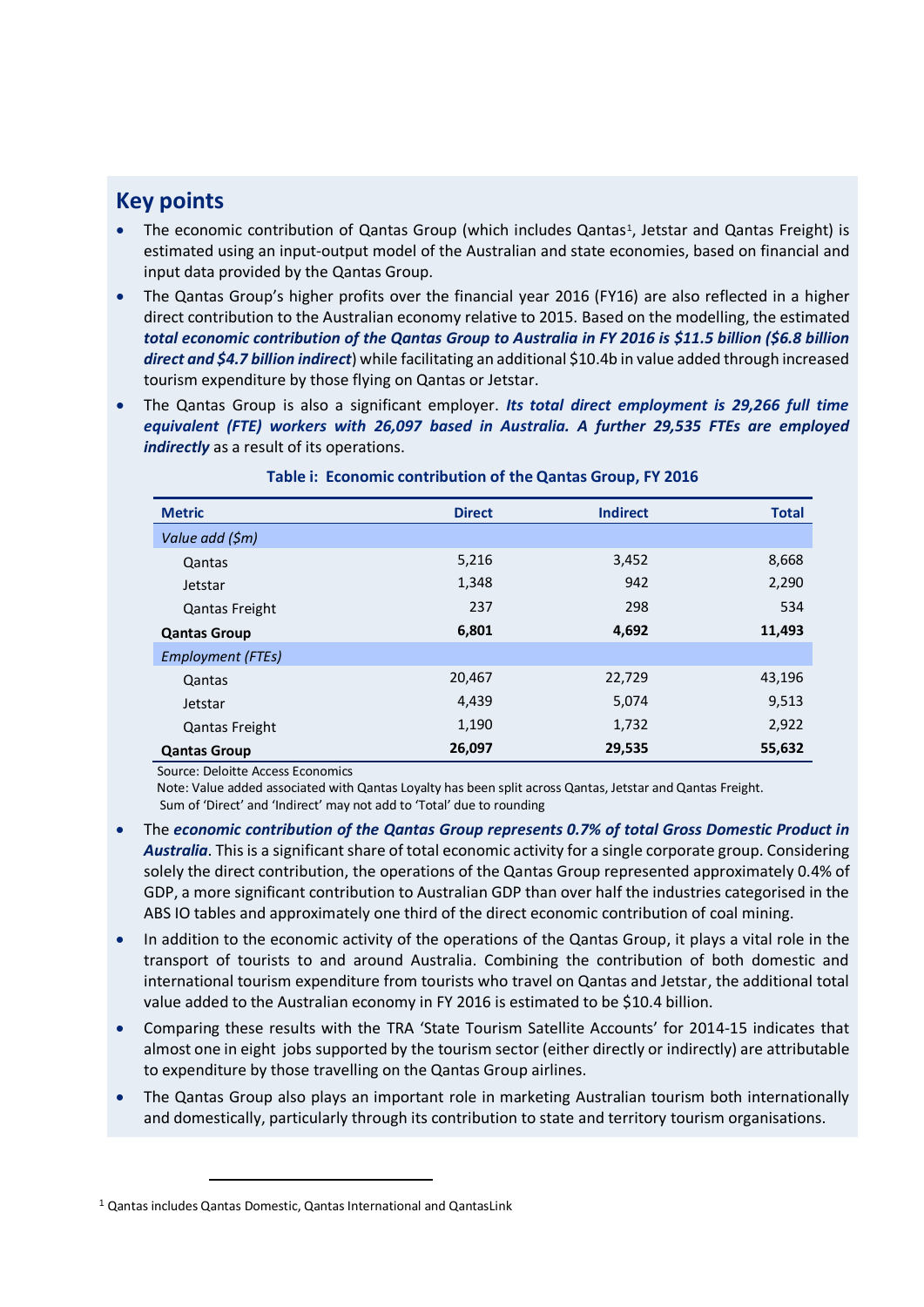## **1Background and approach**

Deloitte Access Economics was commissioned by the Qantas Group to undertake an economic study of the Qantas Group's contribution to the Australian economy for the financial year (FY) 2016. This contribution analysis is an update of a study completed for FY 2015. This contribution is modelled at the national level and reported in terms of value-add and employment (FTEs). Similar to the previous report, values have been disaggregated across Qantas Group's business units of Qantas, Jetstar and Qantas Freight.

Economic contribution studies provide a snapshot of the contribution of a firm or industry at a particular point in time. The analysis uses common financial measures such as, revenue and cost of goods sold, to estimate a firm's direct value-add to the Australian economy. This direct impact is calculated using the income approach to Gross Domestic Product (GDP), which builds up the value of a firm or sector's output by adding the returns to capital (measured in terms of gross operating surplus), and the returns to labour (measured as wages paid). That is, it estimates the total income generated, net of costs, through the activities of the entity being modelled.

This approach is consistent with the framework used by the Australian Bureau of Statistics in compiling the *Australian National Accounts*. In addition to this direct component, economic contribution studies considers the interlinkages with other sectors of the economy through expenditure on intermediate inputs. This expenditure drives the indirect contribution to value-add and is determined through Deloitte Access Economics' Regional Input-Output Model (DAE-RIO-M).

Noting the vital role Qantas Group plays in facilitating Australia's tourism industry, this analysis has also evaluated the economic contribution made through the airline's support of both domestic and international tourism.

## **Data provided by Qantas Group**

Qantas has provided Deloitte Access Economics with detailed profit and loss data from the financial year 2016. This data was disaggregated by the following business units:

- Qantas (incorporating domestic and international operations);
- Jetstar;
- Qantas Loyalty;
- Freight;
- Corporate; and
- Unallocated/eliminated

The revenue and expenditure numbers for Qantas Loyalty were aggregated with values from Qantas and are not analysed separately. While Qantas Loyalty generates substantial revenue through its own operations, the profitability of this business unit is determined primarily by demand for Qantas Points. This demand is closely tied to the overall performance of Qantas and it is therefore appropriate to aggregate these two business units.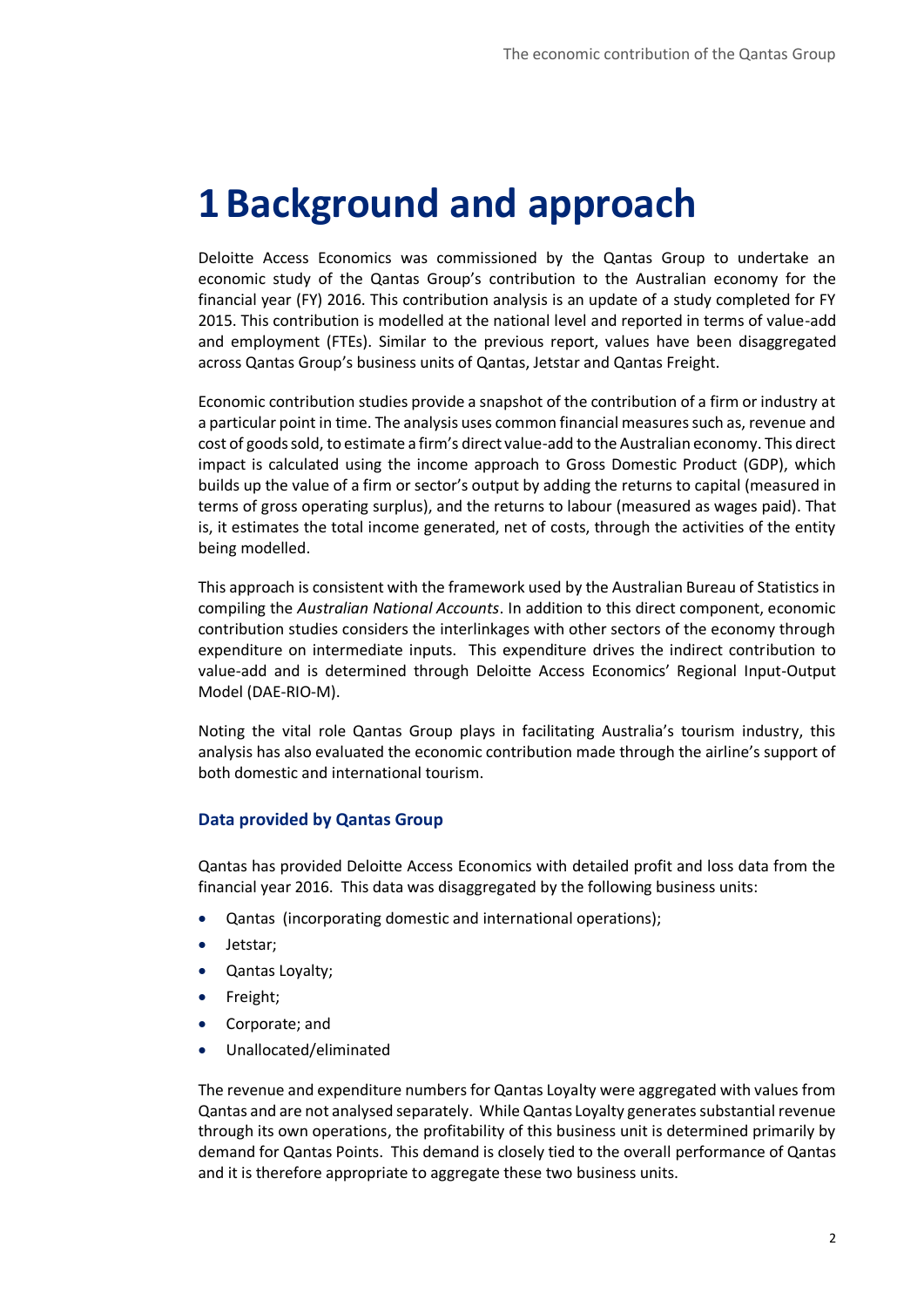The Corporate division's revenue and expenditure has been distributed across Qantas, Jetstar and Qantas Freight. The Corporate division contributes to the organisation by providing strategic advice, managing finances and providing human resourcing support. While these functions are integral to any firm, the benefits and revenue associated with such services are accrued through other business units. As the revenue is accrued by these business units, the costs should also be distributed so as to accurately reflect the intermediate inputs required to generate revenue. As such, the costs of the Corporate business unit have been distributed as per advice from Qantas, with 71% of costs being allocated to Qantas, Jetstar being allocated 22% and Freight 7%.

In determining Qantas Group's indirect contribution the Australian economy, expenditure on intermediate inputs has been allocated between expenditure occurring within Australia and that occurring internationally. The majority of Qantas Groups' expenditure on intermediate expenditure occurs in Australia, with over half of its intermediate inputs sourced locally. The majority of the expenditure on inputs from outside Australia is attributable to jet fuel, commissions and selling costs and aircraft operating lease rentals. These inputs are usually unable to be sourced locally.

## *Changes from FY 2015*

Qantas Group's operating revenue has improved 2% from FY 2015, increasing from \$15.8 billion to \$16.2 billion. This increase in revenue was primarily underpinned by improvements in operating revenue for Jetstar and Qantas Freight.

Total operating expenditure declined by 2%, falling from \$13.5 billion in FY 2015 to \$13.2 billion in FY 2016. Reductions were driven wholly by reductions in operating expenditure for the Qantas business unit, with operating costs falling by 7% over the previous year. Operating costs for both Jetstar and Qantas Freight increased, although this total increase in costs was still less than the reduction in expenditure from Qantas.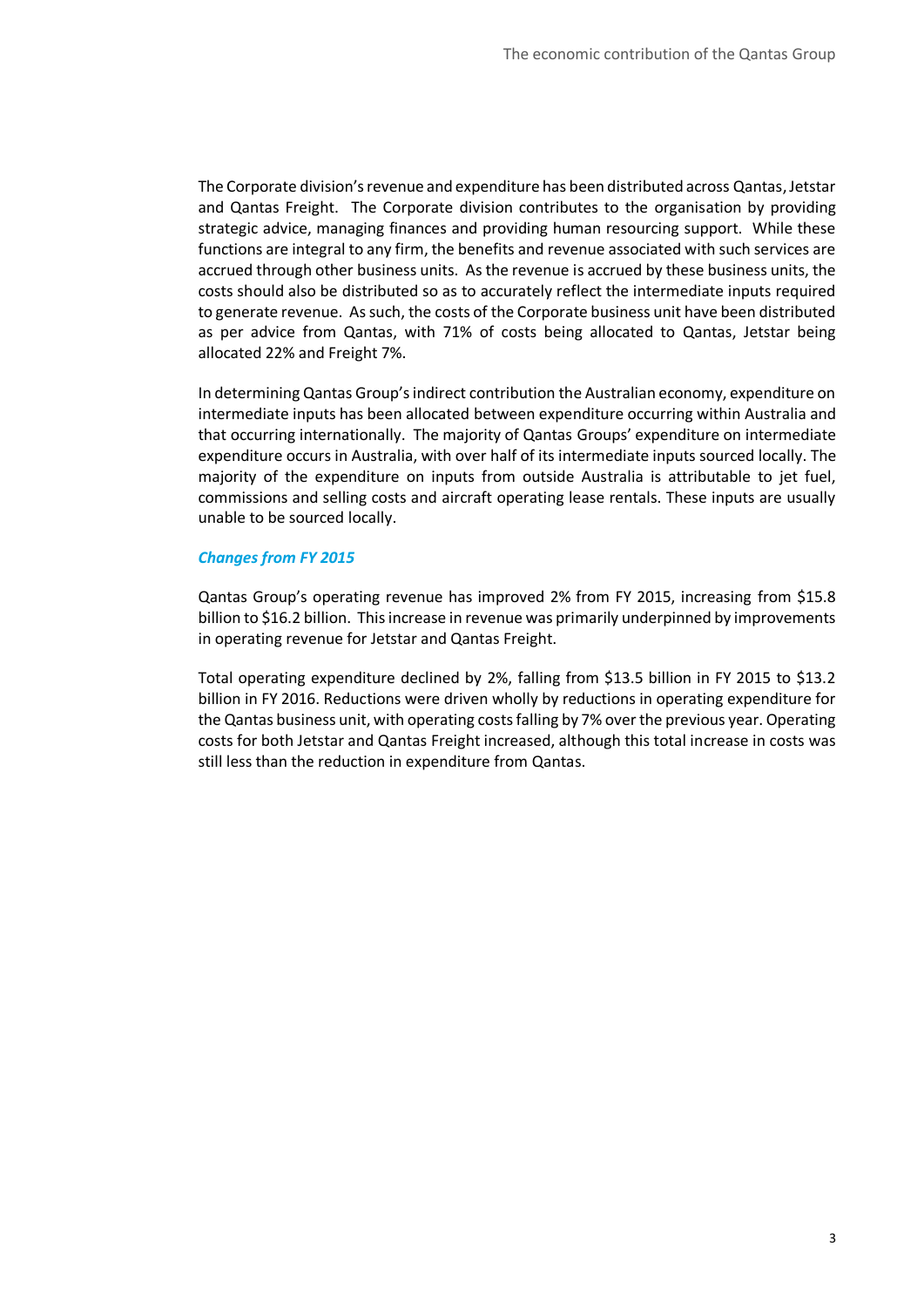## **2 Economic contribution of Qantas Group**

Qantas Group's contribution for FY 2016 is split into direct and indirect components. The first estimates the value added that Qantas Group contributes to the Australian economy directly through its operations. Its indirect contribution represents the economic contribution Qantas Group makes to the Australian economy through its expenditure on intermediate inputs.

## *Direct contribution*

While revenue is more commonly reported in financial accounts, value added provides a more accurate assessment of a firm's contribution to the overall economy because it nets out the value that is created by upstream industries. The direct contribution therefore isolates the value *created* by Qantas Group.

The returns to capital, also referred to as the gross operating surplus (GOS), is determined by calculating the ongoing operational profit and operational costs, prior to the impacts of interest, tax, depreciation and amortisation. The returns to labour are calculated by aggregating compensation provided to employees either through wages or other employment benefits.

## *Indirect contribution*

Measuring the indirect contribution involves measuring the indirect or flow-on contribution of Qantas Group's activities. This is the value added generated in upstream sectors of the economy that produce inputs to the airline's operation. The flow-on contribution is based on Qantas Group's expenditure in these industries and the profit and wages that are generated as a result. <sup>2</sup>

## *Qantas Group's contribution*

 $\ddot{\phantom{a}}$ 

The direct economic contribution for Qantas Group in FY 2016 was \$6.8 billion (Table 2.1). Similar to the contribution for FY 2015, the majority of this economic value-add was a result of the Qantas business unit, making up 77% of the total direct contribution. Jetstar accounted for 20% of direct value added, while Qantas Freight's share of direct contribution was 3%. The direct economic contribution of the Qantas Group increased by \$882 million or just under 15% from FY 2015, reflecting improved profitability for the Qantas Group.

Approximately 57% of Qantas Groups' direct value-add is attributable to labour income. While the airline industry may appear capital intensive, this split of value-add indicates a large share of the income generated by the airline's activities flows to employees.

<sup>&</sup>lt;sup>2</sup> There has been a revised treatment of some expenditure items relating to transfers between business units used in this report, relative to the 2015 report. As a result, the indirect contribution results provided here are not directly comparable to those provided in the 2015 report. A discussion of these changes, and a like-for-like comparison with the 2015 report using the previous classification of these items, is provided in the Appendix.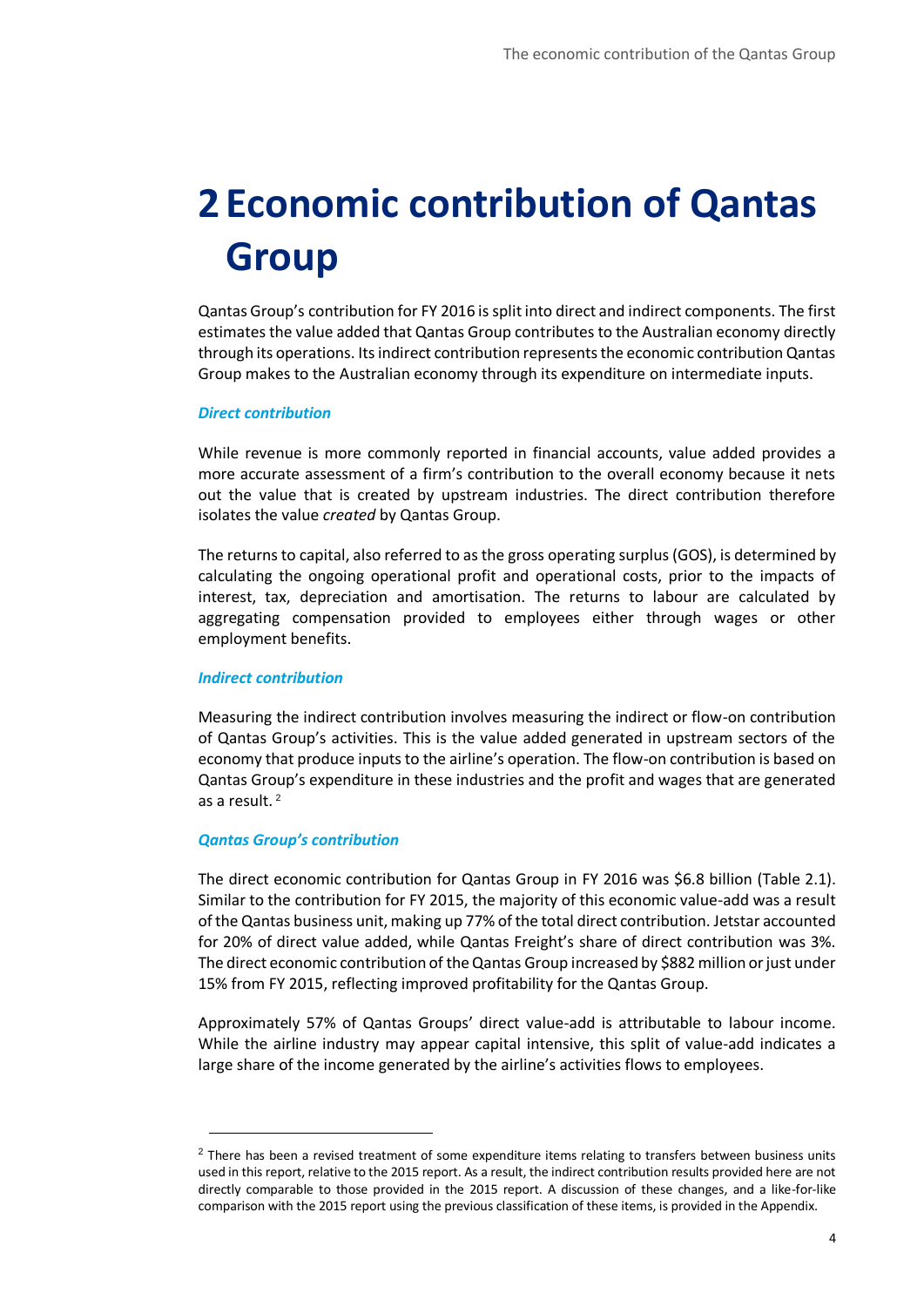As with the direct contribution, Qantas made up the largest share of the indirect contribution (74%) with Jetstar and Freight making up 20% and 6% respectively. The largest share of indirect contribution occurs as a result of expenditure in the transport support services industry and aircraft repair and manufacturing.

Combining the direct and indirect measures, the total economic contribution of Qantas Group to the Australian economy for FY 2016 was \$11.5 billion. As a share of Australian GDP, this represents 0.7% of total economic activity in Australia. This is a significant share for a single firm, with the direct economic contribution of the Qantas Group being similar to the direct value added by industries such as broadcasting and rail transport.

In terms of employment, Qantas Group's direct employment for the FY 2016 was 26,097, while indirect employment was 29,353. Qantas contributed the most significant share (78%), Jetstar making up 17% and Qantas Freight 5%. The indirect component of employment surpassed the direct, reflecting the labour intensive nature of the industries that support Qantas' operations. As with total economic contribution, the total contribution of the Qantas Group makes up almost 0.6% of total employment in Australia, a significant contribution for a single firm and more than half that of whole industries such as coal mining.

| <b>Metric</b>            | <b>Direct</b> | <b>Indirect</b> | <b>Total</b> |
|--------------------------|---------------|-----------------|--------------|
| GOS(5m)                  |               |                 |              |
| Qantas                   | 2,277         | 1,392           | 3,669        |
| Jetstar                  | 618           | 443             | 1,062        |
| Freight                  | 79            | 140             | 219          |
| <b>Qantas Group</b>      | 2,974         | 1,975           | 4,949        |
| Labour income (\$m)      |               |                 |              |
| Qantas                   | 2,939         | 2,061           | 4,999        |
| Jetstar                  | 730           | 499             | 1,229        |
| Freight                  | 158           | 157             | 315          |
| <b>Qantas Group</b>      | 3,827         | 2,717           | 6,543        |
| Value added (\$m)        |               |                 |              |
| Qantas                   | 5,216         | 3,452           | 8,668        |
| Jetstar                  | 1,348         | 942             | 2,290        |
| Freight                  | 237           | 298             | 534          |
| <b>Qantas Group</b>      | 6,801         | 4,692           | 11,493       |
| <b>Employment (FTEs)</b> |               |                 |              |
| Qantas                   | 20,467        | 22,729          | 43,196       |
| Jetstar                  | 4,439         | 5,074           | 9,513        |
| Freight                  | 1,190         | 1,732           | 2,922        |
| <b>Qantas Group</b>      | 26,097        | 29,535          | 55,632       |

## **Table 2.1 Economic contribution of Qantas, FY 2016**

Source: Deloitte Access Economics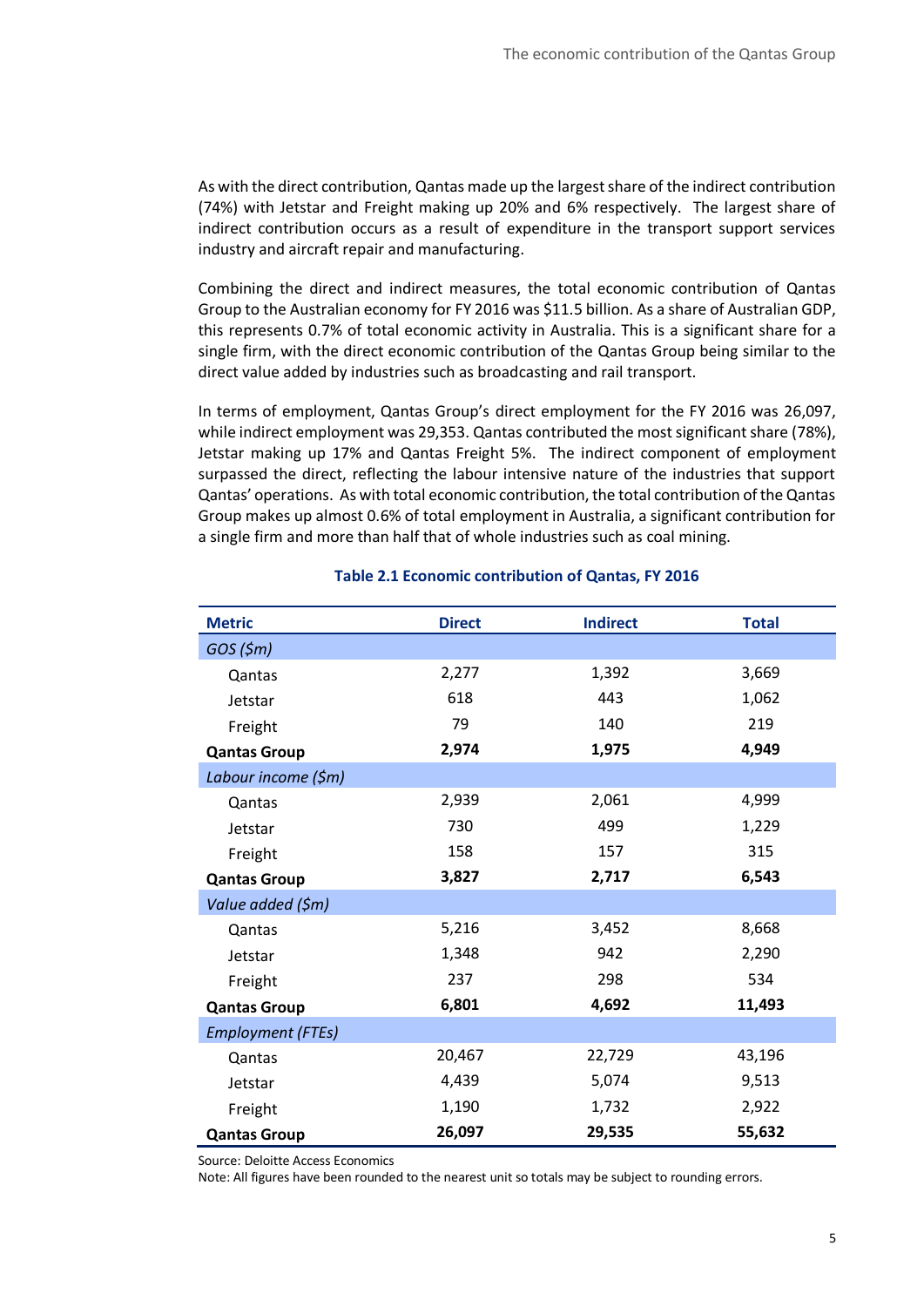## *Qantas Group's contribution by state*

The economic contribution of the Qantas Group by state has been determined by distributing the gross operating surplus generated by the company in Australia by passenger departure data. This departure data was disaggregated by Qantas and Jetstar and a weighted average of the two was used to distribute value-add for Qantas Freight. This distribution of passenger departures at the State and Territory level is presented in [Table 2.2](#page-6-0) (which excludes freight activity). The direct labour income was allocated to states based on their respective share of employment by business unit. Since direct value added includes both labour income and gross operating surplus, the relative share of States in direct value added will reflect a combination of their employment share and passenger share.

Similarly, the Qantas Group's expenditure on intermediate inputs is distributed by each State's relevant industry share. For example, as NSW accounts for 32% of total activity in the transport and support services industry in Australia, this same share of the Qantas Group's expenditure on transport and support services is distributed to NSW. While this does not directly capture the geographical dispersion of the Qantas Group's activities (which would require more detailed purchase data) it is a relatively accurate approximation of this dispersion in lieu of this data.

The expenditure on intermediate inputs drives the indirect contribution for each state. In determining the contribution to value-added and employment driven by the company's expenditure on intermediate inputs, Deloitte Access Economics has disaggregated the national IO table for each individual state. This ensures that industry structure of each state is accurately described and the relevant economic activity is captured.

| <b>State</b> | Qantas | Jetstar | Total |
|--------------|--------|---------|-------|
|              |        |         |       |
| NSW/ACT      | 29%    | 28%     | 29%   |
| <b>VIC</b>   | 20%    | 25%     | 22%   |
| <b>QLD</b>   | 25%    | 31%     | 28%   |
| <b>SA</b>    | 6%     | 5%      | 6%    |
| <b>WA</b>    | 14%    | 2%      | 10%   |
| <b>TAS</b>   | 1%     | 7%      | 4%    |
| NT           | 3%     | 2%      | 3%    |

## <span id="page-6-0"></span>**Table 2.2: Distribution of passenger departures at State and Territory level**

Source: Qantas Group

As shown in [Table 2.3](#page-7-0), the Qantas Group's largest economic contribution is in NSW/ACT, where total activity contributes *\$4.2 billion to the NSW and ACT economy*. This is due to Sydney being home to Qantas' headquarters and the Qantas Group's largest global hub. In NSW, a higher proportion of the value add is generated directly (rather than indirectly) as NSW accounts for a relatively high proportion of total employment by the Qantas Group and thus a large proportion of direct labour income is estimated to accrue to NSW.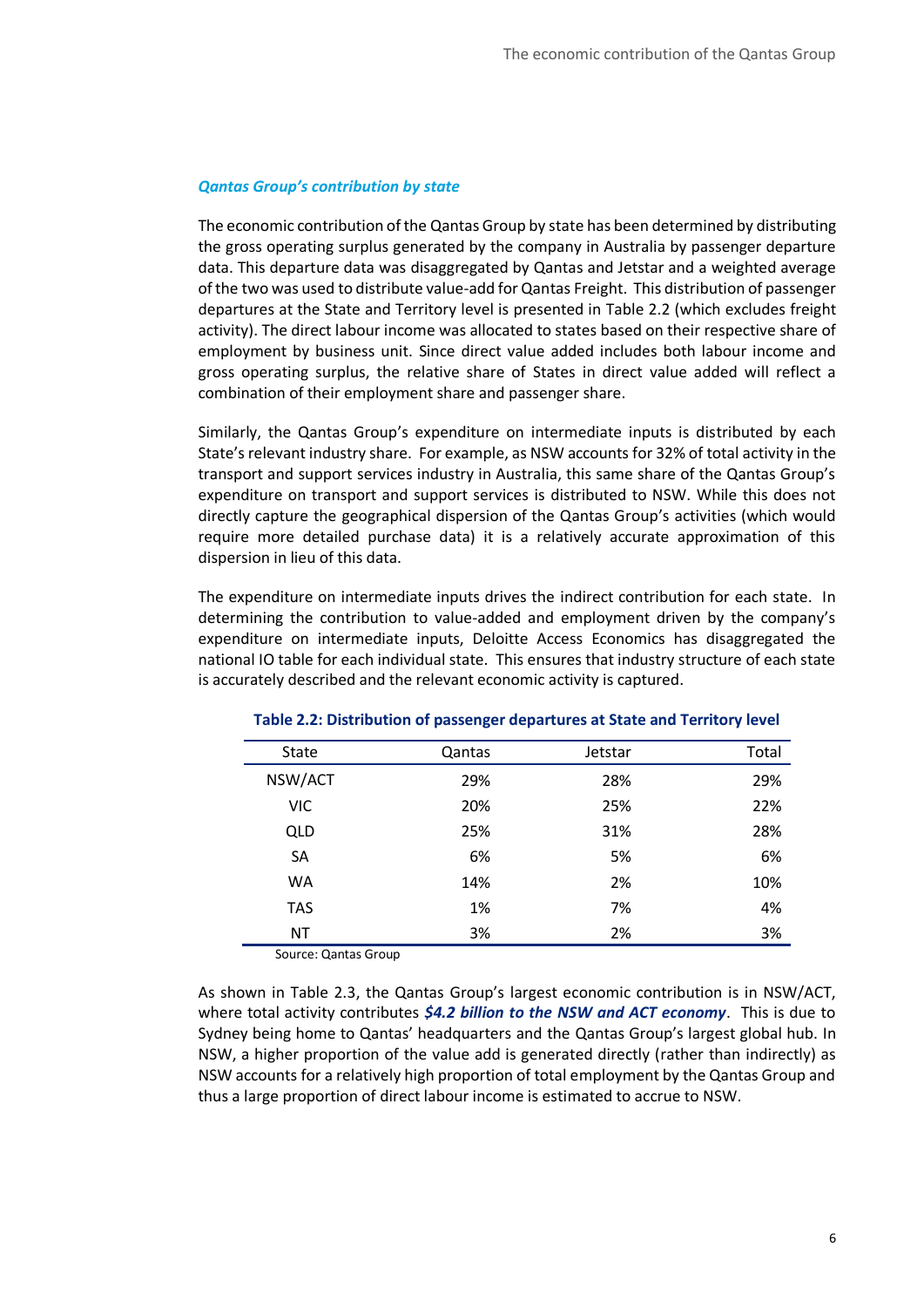| Metric                   | <b>Direct</b> | Indirect | <b>Total</b> |
|--------------------------|---------------|----------|--------------|
| Value added (\$m)        |               |          |              |
| NSW/ACT                  | 2,641         | 1,585    | 4,226        |
| <b>VIC</b>               | 1,541         | 1,241    | 2,782        |
| <b>QLD</b>               | 1,484         | 1,063    | 2,547        |
| SA                       | 295           | 243      | 538          |
| <b>WA</b>                | 612           | 447      | 1,059        |
| <b>TAS</b>               | 124           | 60       | 185          |
| <b>NT</b>                | 104           | 52       | 156          |
| Australia                | 6,801         | 4,692    | 11,493       |
| <b>Employment (FTEs)</b> |               |          |              |
| NSW/ACT                  | 12,271        | 10,114   | 22,384       |
| <b>VIC</b>               | 6,107         | 8,033    | 14,139       |
| <b>QLD</b>               | 4,689         | 6,502    | 11,191       |
| SA                       | 756           | 1,739    | 2,495        |
| <b>WA</b>                | 1,836         | 2,396    | 4,232        |
| <b>TAS</b>               | 303           | 475      | 778          |
| <b>NT</b>                | 135           | 277      | 412          |
| Australia                | 26,097        | 29,535   | 55,632       |

## <span id="page-7-0"></span>**Table 2.3 Economic contribution of Qantas Group by state, FY 2016**

Source: Deloitte Access Economics and the Qantas Group

Note: All figures have been rounded to the nearest unit so totals may be subject to rounding errors.

*The Qantas Group's total economic contribution to Victoria is \$2.7 billion* and this is weighted more heavily than NSW to the indirect component that makes up 44% of the total contribution. While the State makes up 23% of the airline's direct economic activity, it attracts a larger share of the company's intermediate expenditure as a result of Victoria's sizeable transport services industry with Jetstar being based in Melbourne resulting in demand for a range of third party service providers.

*In Queensland, the total economic contribution of the Qantas Group was \$2.5 billion.* This was split relatively evenly between direct and indirect value added. Queensland's diverse offering of natural assets, such as the Great Barrier Reef and man-made attractions such as its theme parks and casinos make it a popular tourist destination. Qantas also has an extensive network in regional Queensland. These factors are reflected in the large share of departures occurring from the State.

As with Queensland, the largest share of the Qantas Group's economic contribution in Tasmania, Western Australia and Northern Territory is driven by direct activity whereas the share of indirect activity is larger in South Australia (47%), reflecting the State's industrial profile and share of total flights.

[Table 2.4](#page-8-0) further disaggregates the total state economic contribution results by business unit. Qantas' largest contribution is to NSW, reflecting the high amount of passenger traffic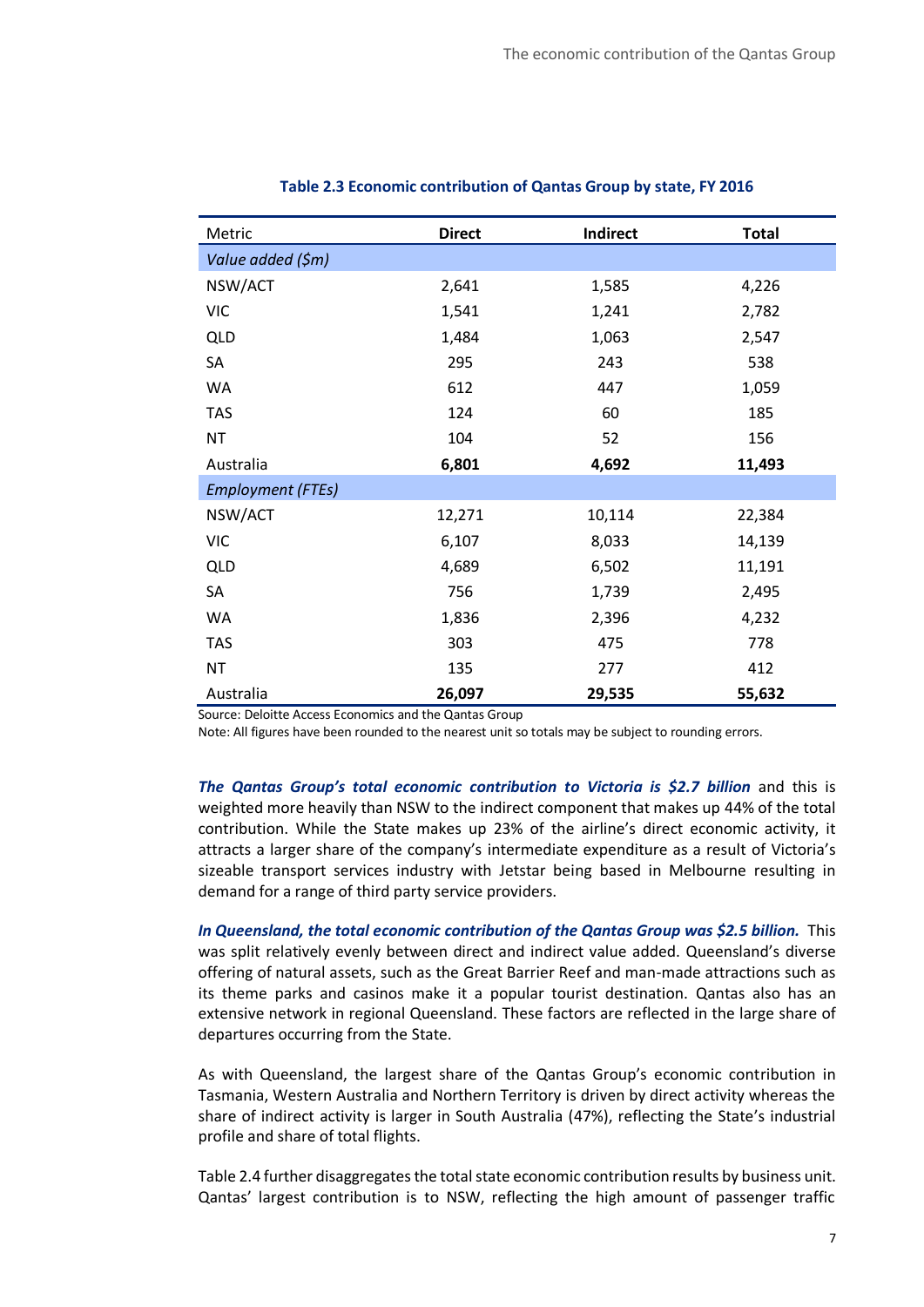through the state, with NSW accounting for almost one-third of all Qantas passengers nationwide. Queensland is the state with Qantas' largest contribution, again with high passenger traffic reflecting the overall level of economic activity. Victoria closely follows behind Queensland, with the total economic contribution of \$1.84 billion. While Victoria has less passenger activity than Queensland (20% of total passengers), the state's industry structure means that it accounts for a much larger share of the total indirect contribution.

Jetstar's largest contribution is in Victoria, with the business unit contributing \$818 million in value add for the FY 2016. The business unit's second largest contribution is in NSW, with a total value of \$619 million, followed by Queensland with a total value add of \$565 million. Similar to Qantas, Qantas Freight's largest contribution is in NSW, where the business unit contributes \$206 million of value add. Qantas Freight's second largest contribution is in Victoria (\$124 million) followed by Queensland (\$115 million).

| Metric                   | Qantas | Jetstar | <b>Qantas Freight</b> |
|--------------------------|--------|---------|-----------------------|
| Value added (\$m)        |        |         |                       |
| NSW/ACT                  | 3,401  | 619     | 206                   |
| <b>VIC</b>               | 1,840  | 818     | 124                   |
| <b>QLD</b>               | 1,869  | 565     | 115                   |
| SA                       | 407    | 107     | 24                    |
| WA                       | 908    | 102     | 48                    |
| <b>TAS</b>               | 121    | 54      | 9                     |
| <b>NT</b>                | 123    | 24      | 9                     |
| Australia                | 8,668  | 2,290   | 534                   |
| <b>Employment (FTEs)</b> |        |         |                       |
| NSW/ACT                  | 18,616 | 2,574   | 1,195                 |
| <b>VIC</b>               | 9,533  | 3,912   | 695                   |
| <b>QLD</b>               | 8,561  | 2,049   | 581                   |
| SA                       | 1,916  | 454     | 125                   |
| WA                       | 3,589  | 413     | 230                   |
| <b>TAS</b>               | 668    | 64      | 46                    |
| <b>NT</b>                | 314    | 47      | 51                    |
| Australia                | 43,196 | 9,513   | 2,922                 |

## <span id="page-8-0"></span>**Table 2.4 Economic contribution by business unit and by state, FY 2016**

Source: Deloitte Access Economics and the Qantas Group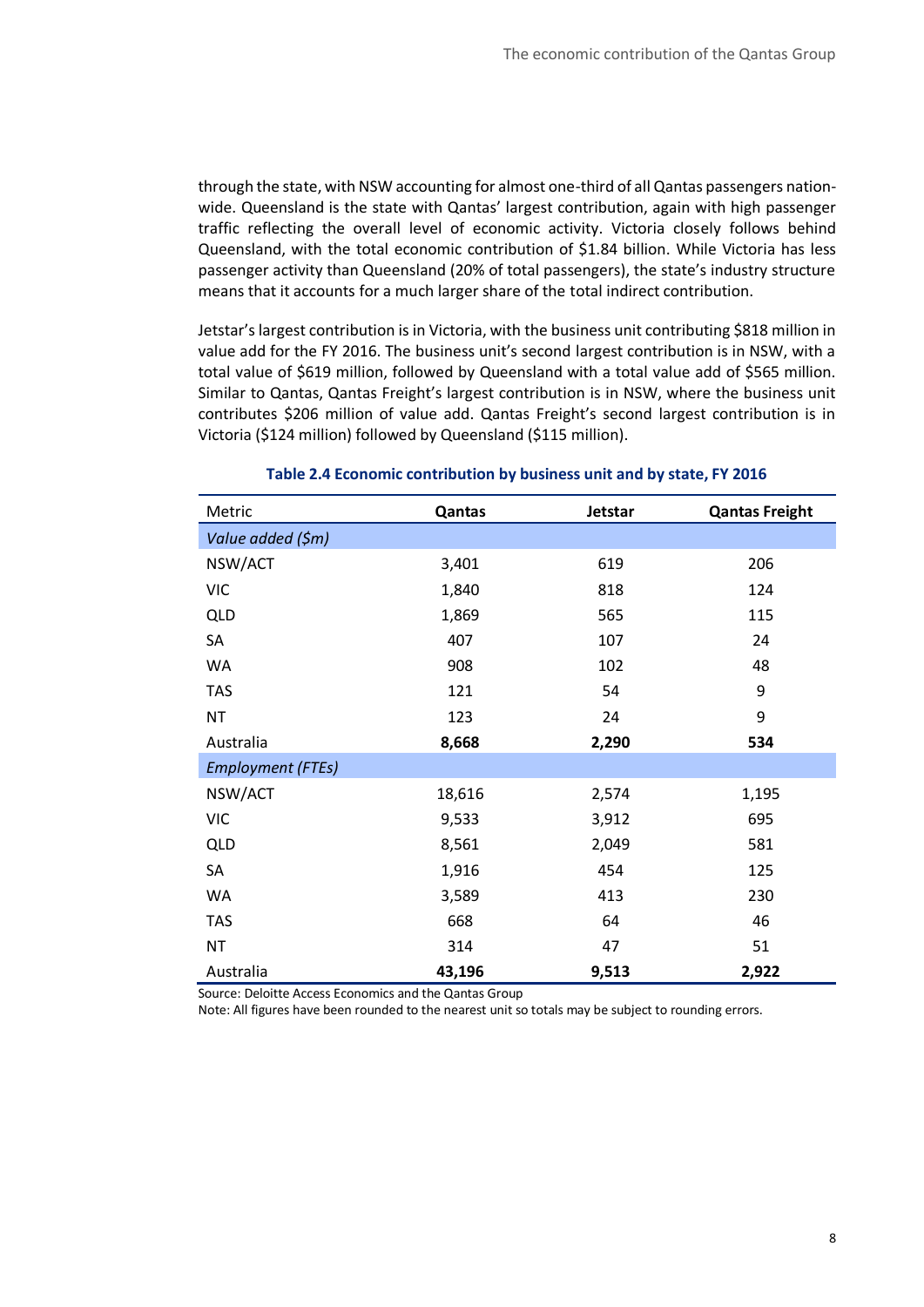## **3 Contribution to domestic and international tourism**

In addition to the contribution, generated by its operations, the Qantas Group plays an instrumental role in supporting tourism in Australia, both through facilitating air travel by domestic and international passengers and through marketing Australian tourism destinations to domestic and international consumers. In particular, the extensive network operated by the Qantas Group plays a pivotal role in allowing tourists to access many regional destinations throughout Australia.

The estimated contribution of the Qantas Group in facilitating domestic and international tourism expenditure is based on the estimated spending that occurs by travellers at the destination, and does not include expenditure on airfares which is captured as part of the direct economic contribution. The methodology for measuring the economic contribution of the Qantas Group to tourism in Australia is discussed in more detail below.

## *Methodology*

## *Domestic tourism*

[Figure 3.1](#page-10-0) provides an overview of the process used to estimate the economic contribution of domestic tourism expenditure facilitated by the Qantas Group. In the first stage, market share information by route provided by the Qantas Group was matched to data on passenger numbers on each route from the Bureau of Infrastructure, Transport and Regional Economics (BITRE). This was used to calculate estimates of passenger numbers carried by Qantas and Jetstar on each route.

Routes were aggregated to a state level by attributing half the traffic on a route pair to each state. For example, 50% of traffic on the Sydney to Melbourne route was attributed to NSW and 50% to Victoria. Market shares by state were developed separately for interstate and intrastate travel.

In the second stage, these market shares were multiplied by estimates of regional expenditure by domestic overnight and domestic day visitors in each state. To calculate regional expenditure, information on average expenditure per night from the Tourism Research Australia (TRA) National Visitor Survey (2015a) was combined with other data from TRA on visitor numbers travelling interstate and intrastate by air.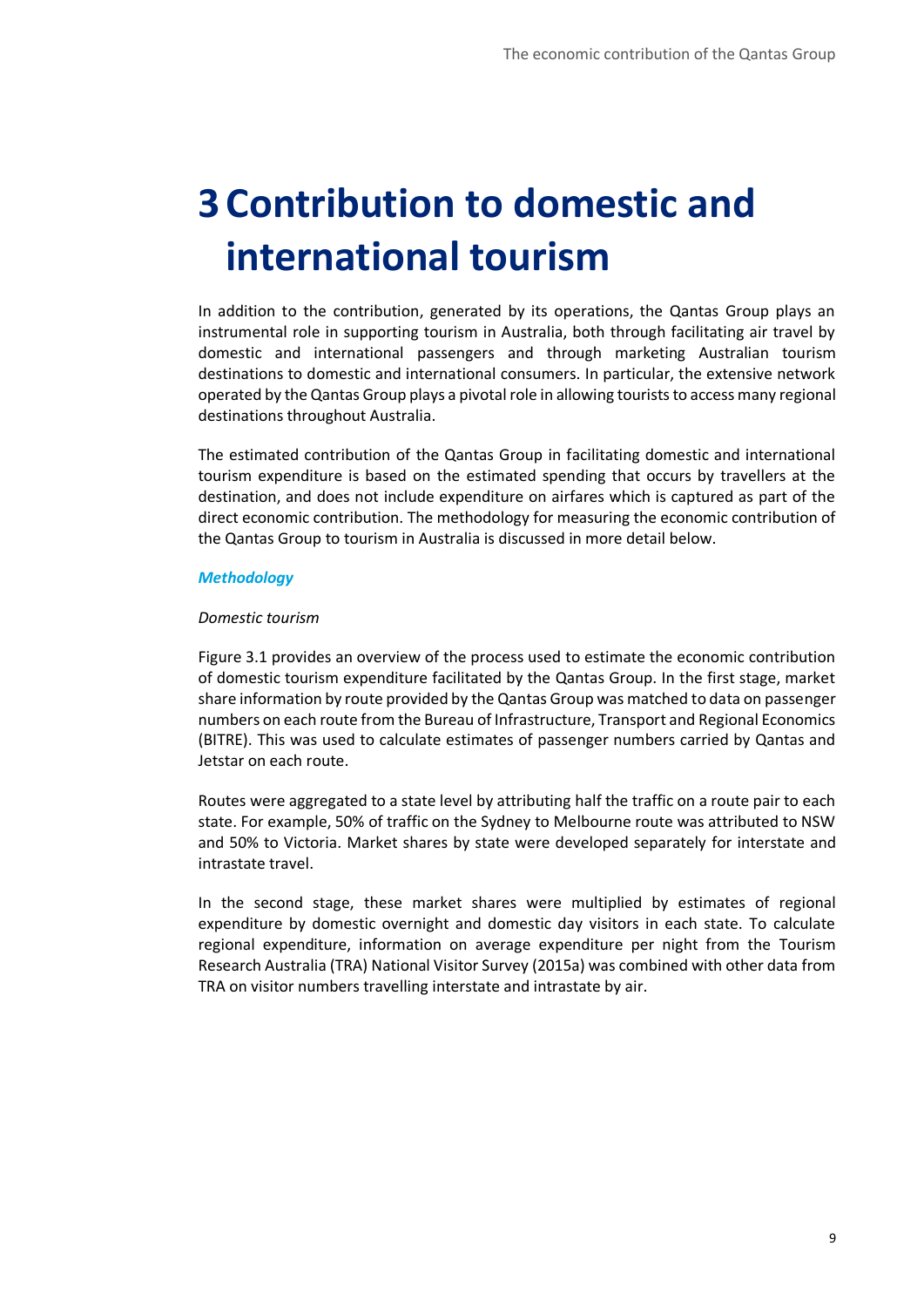

## <span id="page-10-0"></span>**Figure 3.1: Overview of methodology for estimating the domestic tourism contribution**

In the third stage, estimates of market shares by state are multiplied by total tourism expenditure for air travellers (calculated in the second stage) to develop estimates of total tourism expenditure attributable to Qantas and Jetstar for both interstate and intrastate travel.

This data is then subject to some further adjustments in the fourth stage to ensure it is consistent with the expenditure profile of airline travellers noting that expenditure estimates are based on all domestic tourists not just airline travellers.

- First, all expenditure on domestic airfares is excluded to avoid double-counting expenditure already included in the economic contribution of the Qantas Group.
- Second, expenditure on vehicle maintenance and repairs is excluded on the basis that this is more likely to be incurred by those on driving holidays.
- Finally, expenditure on fuel is reduced to the average amount per day incurred by international tourists as those travelling by air are expected to spend less on fuel than those travelling to a destination by car. These assumptions are likely to be conservative because it is likely that air travellers have a higher average expenditure per night than those travelling by car or bus.

The next stage involves adjusting tourism expenditure, which is recorded in purchaser prices to internal tourism consumption at basic prices by removing the impact of imports and net taxes on production and adjusting for imputed consumption. Finally, input-output modelling is used to convert internal tourism consumption by item to estimates of direct and indirect value added and indirect and direct employment.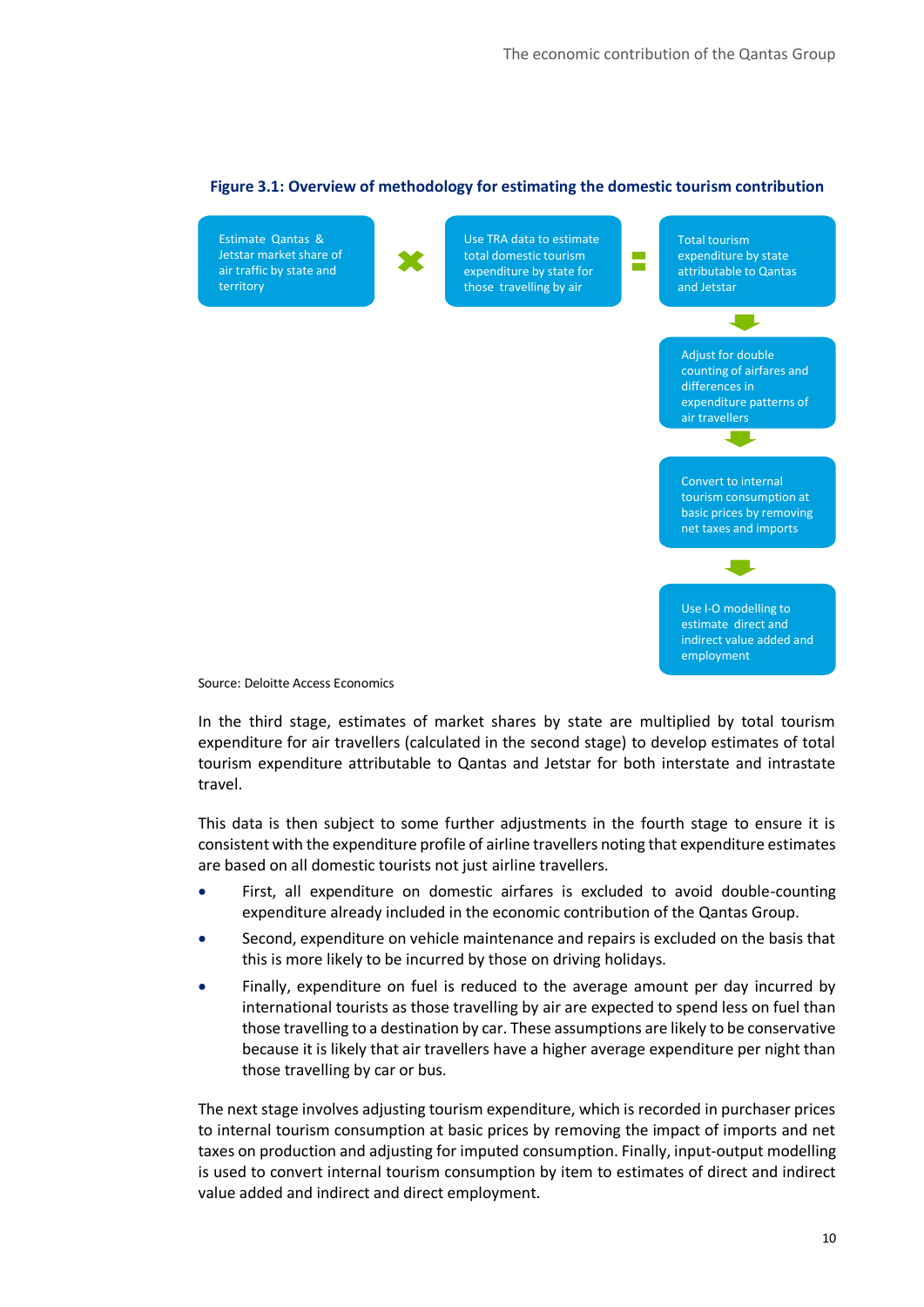## *International tourism*

A similar procedure was used to estimate the economic contribution of international tourism facilitated by the Qantas Group. The various stages in this process are outlined in [Figure 3.2](#page-12-0) below.

Estimating the market share of Qantas and Jetstar is more complicated in the case of international tourism. While BITRE has information on airline travel by route, this does not map neatly to country of origin for some countries and does not account for differences in the ratio of foreign to local residents carried by different airlines.

Tourism Australia does provide airline share data for some of Australia's largest source countries, which can be used for these countries. Deloitte Access Economics also received detailed data from Qantas and Jetstar on incoming passengers by point of sale. While point of sale is not a perfect measure of country of origin it is likely to be a relatively good approximation. This can then be used to estimate market share of arrivals (after adjusting for the fact that some travellers are not short-term visitors but longer-term visitors or permanent settlers).

The market share of Qantas and Jetstar by country of origin was estimated by combining the Tourism Australia (2015) data (where available) with estimated market shares from point of sale data for source markets which were not included in the Tourism Australia data.

In the second stage this data was multiplied by estimates of expenditure (excluding prepaid airfares and package tours) by country of origin for inbound tourist arrivals for each state from TRA. The resulting estimates reflect the total international tourism expenditure for each state attributable to tourists travelling on Qantas or Jetstar.

The next stage involves adjusting this expenditure to exclude expenditure on international and domestic airfares in Australia to avoid double counting any expenditure as part of the direct economic contribution. As for the domestic tourism expenditure, this was then converted to tourism consumption at basic prices and then converted to estimates of direct and indirect value added and employment using Input-Output modelling.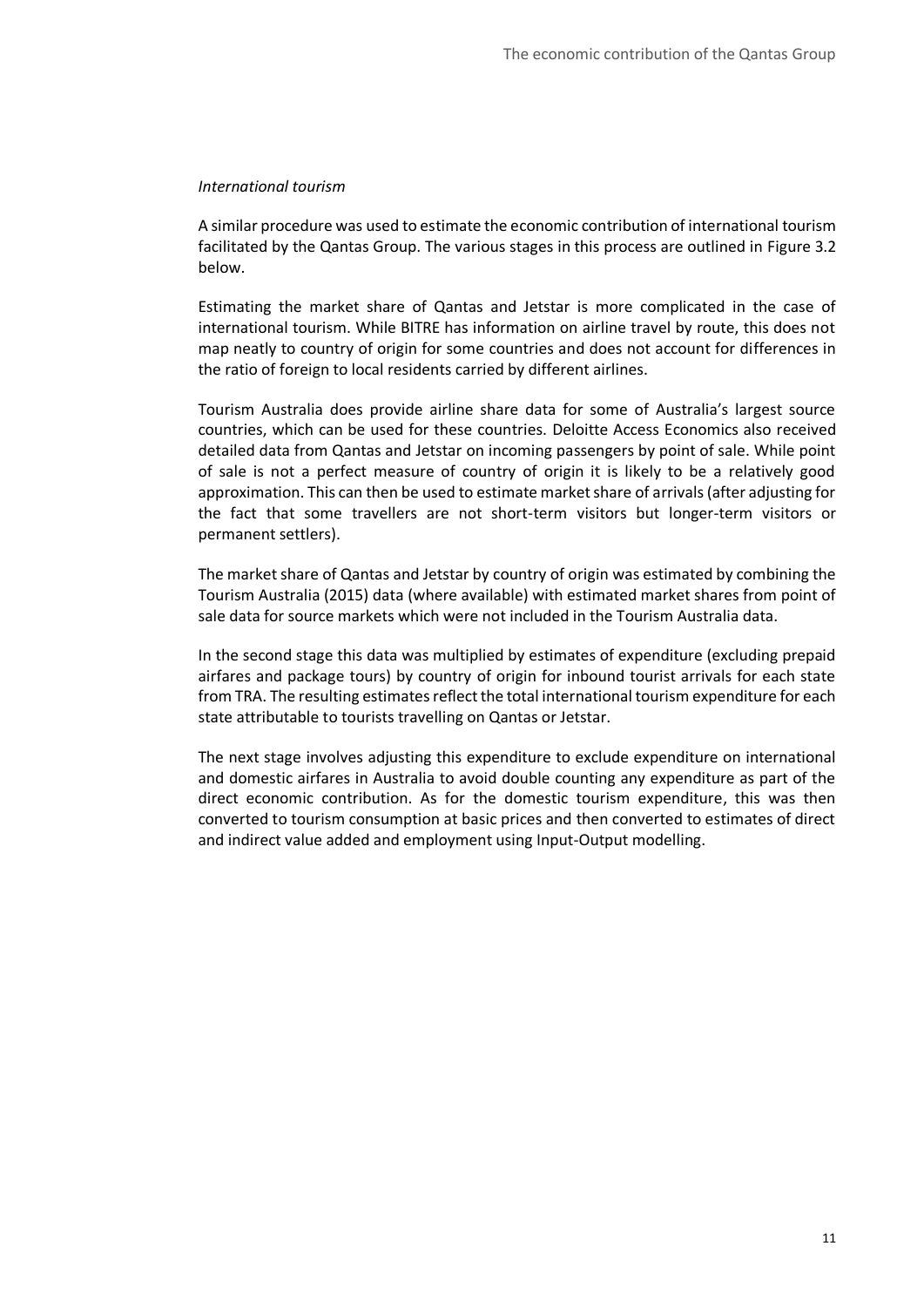## <span id="page-12-0"></span>**Figure 3.2: Overview of methodology for estimating the international tourism contribution**



Source: Deloitte Access Economics

The Qantas Group also contributes in a significant way to supporting marketing activities by State Tourism Organisations (STOs). Qantas Group recently signed new three-year agreements with STOs in NSW, TAS, WA, NT, and QLD, and a new one-year deal with Tourism Victoria. In August 2016, Qantas and Tourism Australia announced a new \$20 million partnership to attract more international visitors to Australia, with a focus on the United States, Asia, the United Kingdom and Europe.

While marketing expenditure is captured in the economic contribution of the Qantas Group in Section 3, this marketing expenditure also plays an important role in attracting people to come to Australia, some of whom will travel on Qantas or Jetstar and some of whom will travel on other airlines.

#### *Economic contribution results*

The economic contribution of the domestic tourism activity facilitated by the Qantas Group is shown in [Table 3.2](#page-13-0) below. *The total economic contribution associated with expenditure by domestic tourists travelling on Qantas or Jetstar in FY 2016 was \$6.5 billion*, comprising \$3.7 billion in direct value added and \$2.8 billion in indirect value added. This represents a 3% increase in the contribution to domestic tourism from FY 2015, with total contribution from domestic tourism increasing from \$6.2 billion. Of the total value added, 64% was contributed by passengers carried by Qantas and 36% from passengers carried by Jetstar.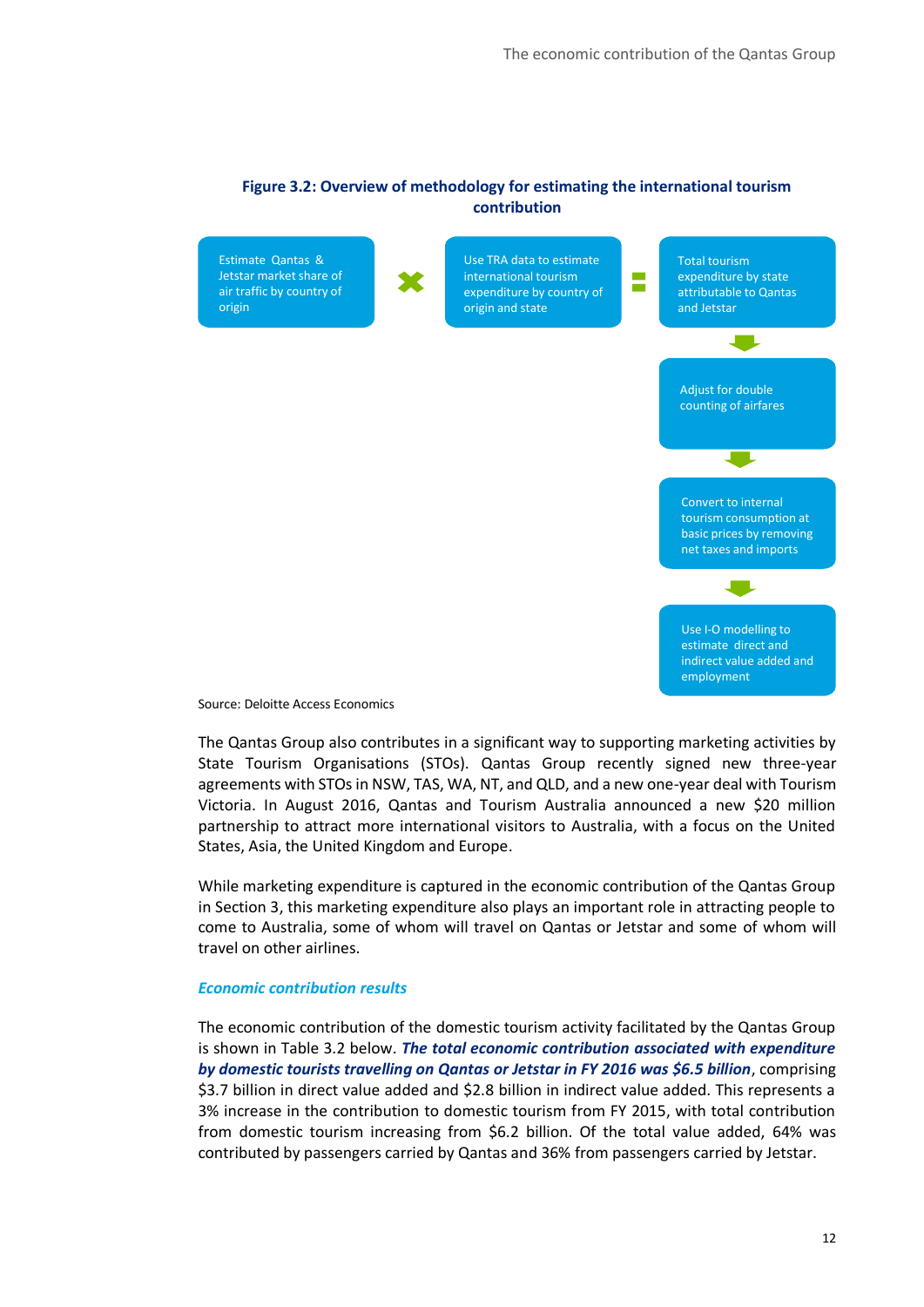*The contribution of this tourism expenditure to employment was 71,842 FTEs*. This tourism expenditure contributed directly to the employment of 51,440 FTEs and indirectly to the employment of 20,402 FTEs as a result of flow-on effects from tourism expenditure to other sectors of the economy.

| <b>Metric</b>            | <b>Direct</b> | <b>Indirect</b><br><b>Total</b> |        |
|--------------------------|---------------|---------------------------------|--------|
| Value added (\$m)        |               |                                 |        |
| Qantas                   | 2,356         | 1,774                           | 4,130  |
| Jetstar                  | 1,324         | 997                             | 2,321  |
| <b>Qantas Group</b>      | 3,680         | 2,771                           | 6,451  |
| <b>Employment (FTEs)</b> |               |                                 |        |
| Qantas                   | 32,937        | 13,062                          | 45,999 |
| Jetstar                  | 18,503        | 7,340                           | 25,843 |
| <b>Qantas Group</b>      | 51,440        | 20,402                          | 71,842 |

## <span id="page-13-0"></span>**Table 3.2: Economic contribution of the Qantas Group to domestic tourism, FY 2016**

Source: Deloitte Access Economics

Note: All figures have been rounded to the nearest unit so totals may be subject to rounding errors.

[Table 3.3](#page-13-1) shows the estimated economic contribution of the Qantas Group through facilitating international tourism expenditure. In total, *expenditure associated with international tourists carried by the Qantas Group was estimated to contribute \$3.9 billion in value added to the Australian economy*, including almost \$2.5 billion in direct value added and \$1.5 billion in indirect value added. This is a 21% increase in the contribution to international tourism, as compared with FY 2015, reflecting the surge in international tourism Australia has experienced over the last year, and Qantas Group's role in facilitating that travel.

*The expenditure of international tourists carried by the Qantas Group was estimated to support the employment of 41,078 FTEs*, 30,150 directly and 10,928 indirectly as the result of flow-on effects of tourism expenditure to other downstream sectors of the economy.

| <b>Metric</b>            | <b>Direct</b> | <b>Indirect</b> | <b>Total</b> |
|--------------------------|---------------|-----------------|--------------|
| Value added (\$m)        |               |                 |              |
| Qantas                   | 1,824         | 1,097           | 2,921        |
| Jetstar                  | 633           | 390             | 1,023        |
| <b>Qantas Group</b>      | 2,457         | 1,487           | 3,944        |
| <b>Employment (FTEs)</b> |               |                 |              |
| Qantas                   | 22,331        | 8,061           | 30,392       |
| Jetstar                  | 7,820         | 2,867           | 10,687       |
| <b>Qantas Group</b>      | 30,150        | 10,928          | 41,078       |

## <span id="page-13-1"></span>**Table 3.3: Economic contribution of the Qantas Group to international tourism, FY 2016**

Source: Deloitte Access Economics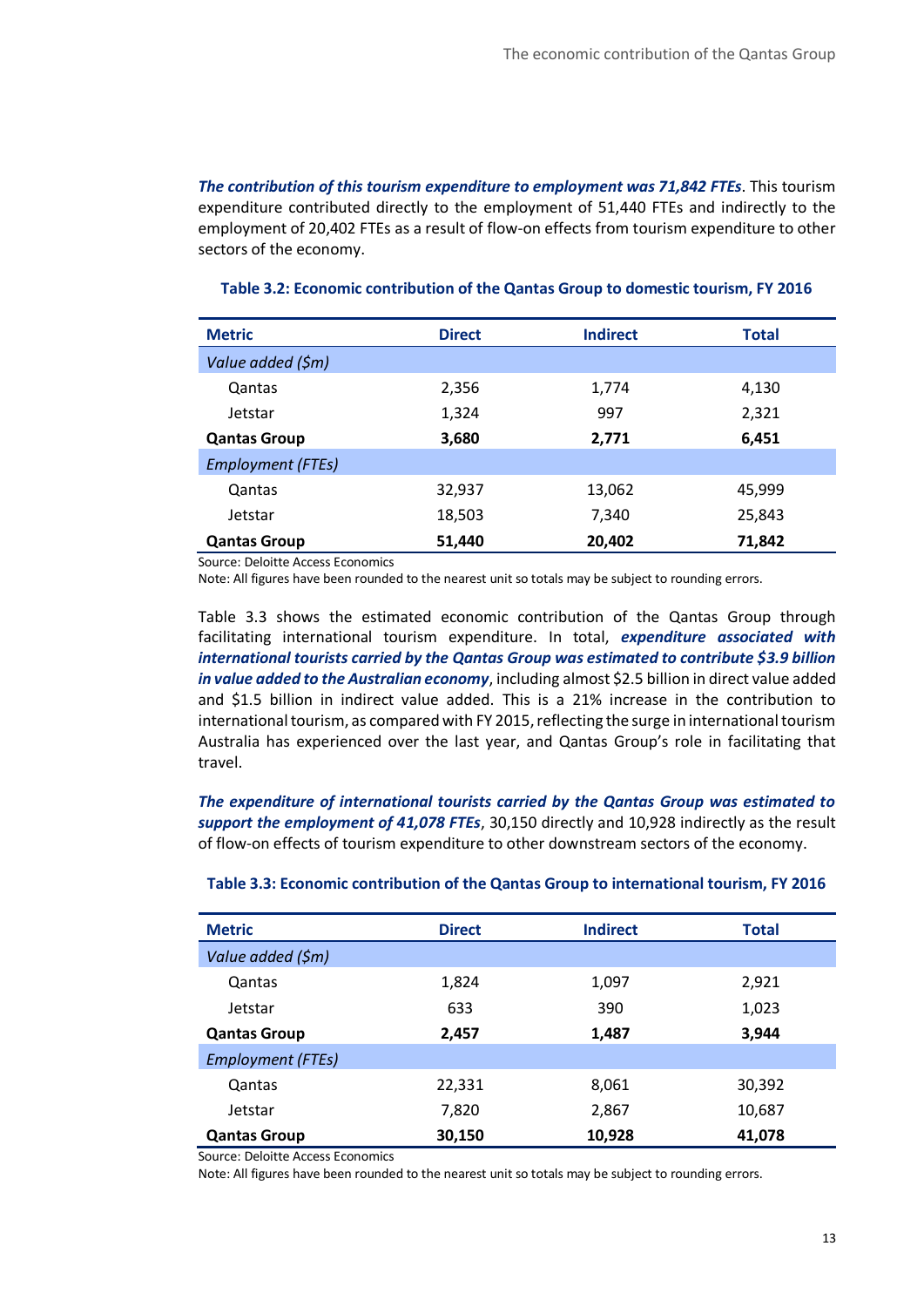[Table 3.4](#page-14-0) below estimates the overall contribution of the Qantas Group by state, *combining the contribution of both domestic and international tourism expenditure. The total value added across Australia was estimated to be \$10.4 billion*, with \$2.8 billion being contributed to NSW, \$2.8 billion to Queensland, \$2.1 billion to Victoria and \$1.4 billion to Western Australia. The relatively strong contribution of Queensland reflects the fact that total domestic visitor nights for air travellers is much higher in Queensland than other states.

*Expenditure by tourists travelling on Qantas and Jetstar is estimated to support a total of 112,920 FTEs, 81,590 directly and 31,330 indirectly*. The employment contribution is estimated to be largest in Queensland with a total employment contribution of approximately 31,189 FTEs.

The role of the Qantas Group in facilitating international tourism has been expanded through the formation of partnerships and with airlines in key markets. These partnerships allow the Qantas Group to extend its presence and network, utilise additional sales, marketing and distributional channels and enhance the potential capacity of its network overseas.

| <b>Metric</b>            | <b>Direct</b> | <b>Indirect</b> | <b>Total</b> |
|--------------------------|---------------|-----------------|--------------|
| Value added (\$m)        |               |                 |              |
| NSW/ACT                  | 1,649         | 1,154           | 2,803        |
| <b>VIC</b>               | 1,224         | 846             | 2,070        |
| <b>QLD</b>               | 1,622         | 1,173           | 2,795        |
| SA                       | 294           | 193             | 487          |
| <b>WA</b>                | 855           | 566             | 1,421        |
| <b>TAS</b>               | 219           | 149             | 368          |
| <b>NT</b>                | 274           | 178             | 452          |
| <b>Australia</b>         | 6,137         | 4,258           | 10,395       |
| <b>Employment (FTEs)</b> |               |                 |              |
| NSW/ACT                  | 21,141        | 8,524           | 29,666       |
| <b>VIC</b>               | 16,877        | 6,539           | 23,416       |
| <b>QLD</b>               | 22,308        | 8,881           | 31,189       |
| SA                       | 4,450         | 1,477           | 5,927        |
| <b>WA</b>                | 10,011        | 3,652           | 13,663       |
| <b>TAS</b>               | 3,446         | 1,152           | 4,598        |
| <b>NT</b>                | 3,357         | 1,106           | 4,462        |
| <b>Australia</b>         | 81,590        | 31,330          | 112,920      |

#### <span id="page-14-0"></span>**Table 3.4: Economic contribution of the Qantas Group to tourism by state, FY 2016**

Source: Deloitte Access Economics

Note: All figures have been rounded to the nearest unit so totals may be subject to rounding errors.

The facilitated tourism contribution of Qantas and Jetstar at a state level is shown in Table 3.5 below. In the case of Qantas, the contribution of facilitated tourism is largest in NSW, accounting for 28.1% of total value added, followed by Queensland which accounts for 24.1% of value added. In the case of Jetstar, the contribution of facilitated tourism is significantly larger in Queensland than in NSW and Victoria, reflecting the role of Jetstar in servicing a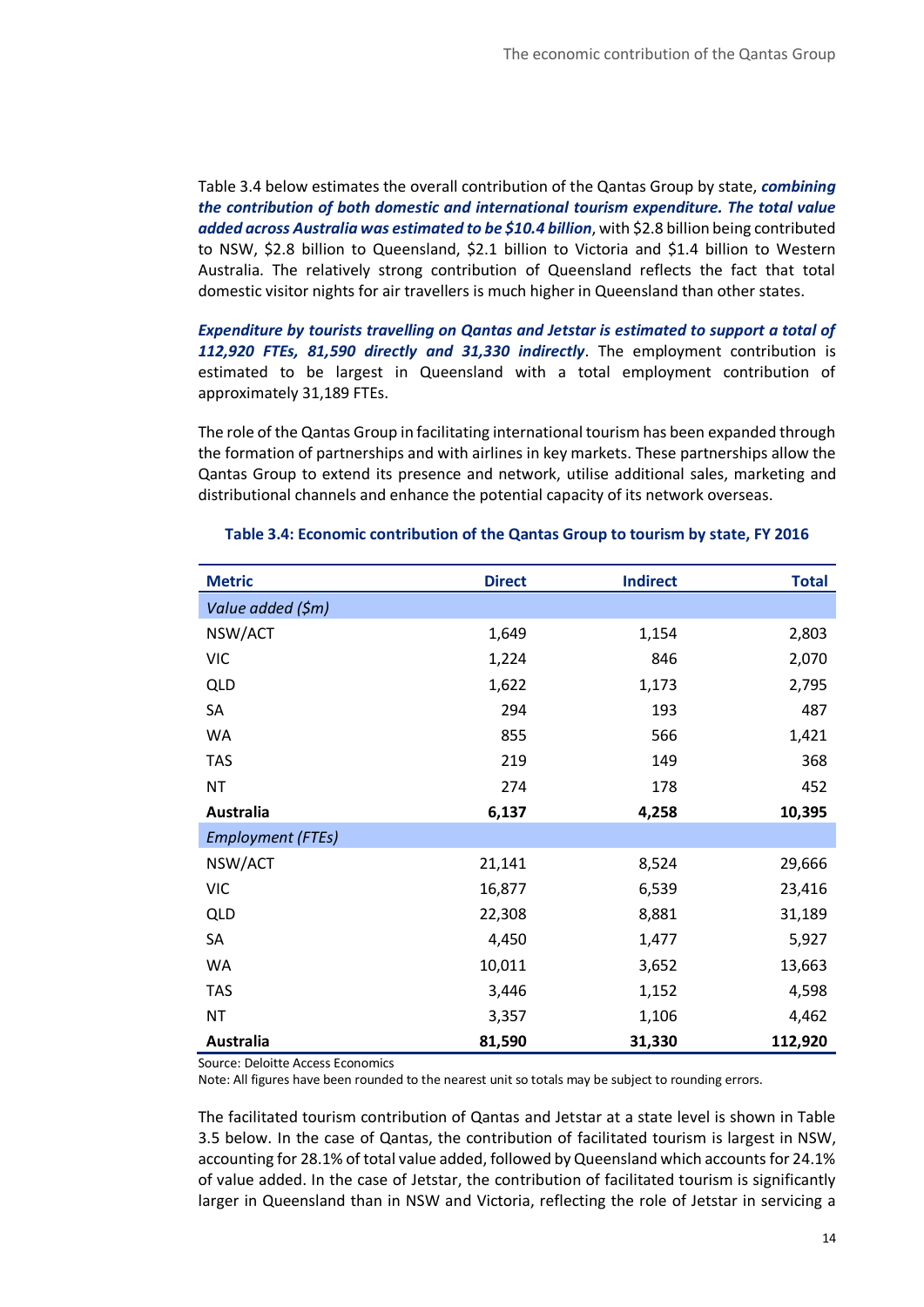number of leisure destinations along the Queensland coast. Queensland accounts for almost a third of the increase in value added associated with tourism expenditure facilitated by Jetstar.

| <b>Metric</b>                  | <b>Qantas</b> | <b>Jetstar</b> |
|--------------------------------|---------------|----------------|
| Total value added (\$m)        |               |                |
| NSW/ACT                        | 1,981         | 822            |
| <b>VIC</b>                     | 1,359         | 710            |
| <b>QLD</b>                     | 1,703         | 1,092          |
| SA                             | 357           | 131            |
| <b>WA</b>                      | 1,242         | 179            |
| <b>TAS</b>                     | 117           | 251            |
| <b>NT</b>                      | 293           | 159            |
| <b>Australia</b>               | 7,051         | 3,344          |
| <b>Total employment (FTEs)</b> |               |                |
| NSW/ACT                        | 20,950        | 8,716          |
| <b>VIC</b>                     | 15,438        | 7,978          |
| <b>QLD</b>                     | 19,191        | 11,998         |
| SA                             | 4,377         | 1,550          |
| <b>WA</b>                      | 12,016        | 1,647          |
| <b>TAS</b>                     | 1,485         | 3,113          |
| <b>NT</b>                      | 2,934         | 1,528          |
| <b>Australia</b>               | 76,390        | 36,530         |

## **Table 3.5 Economic contribution of Qantas and Jetstar to tourism by state, FY 2016**

Source: Deloitte Access Economics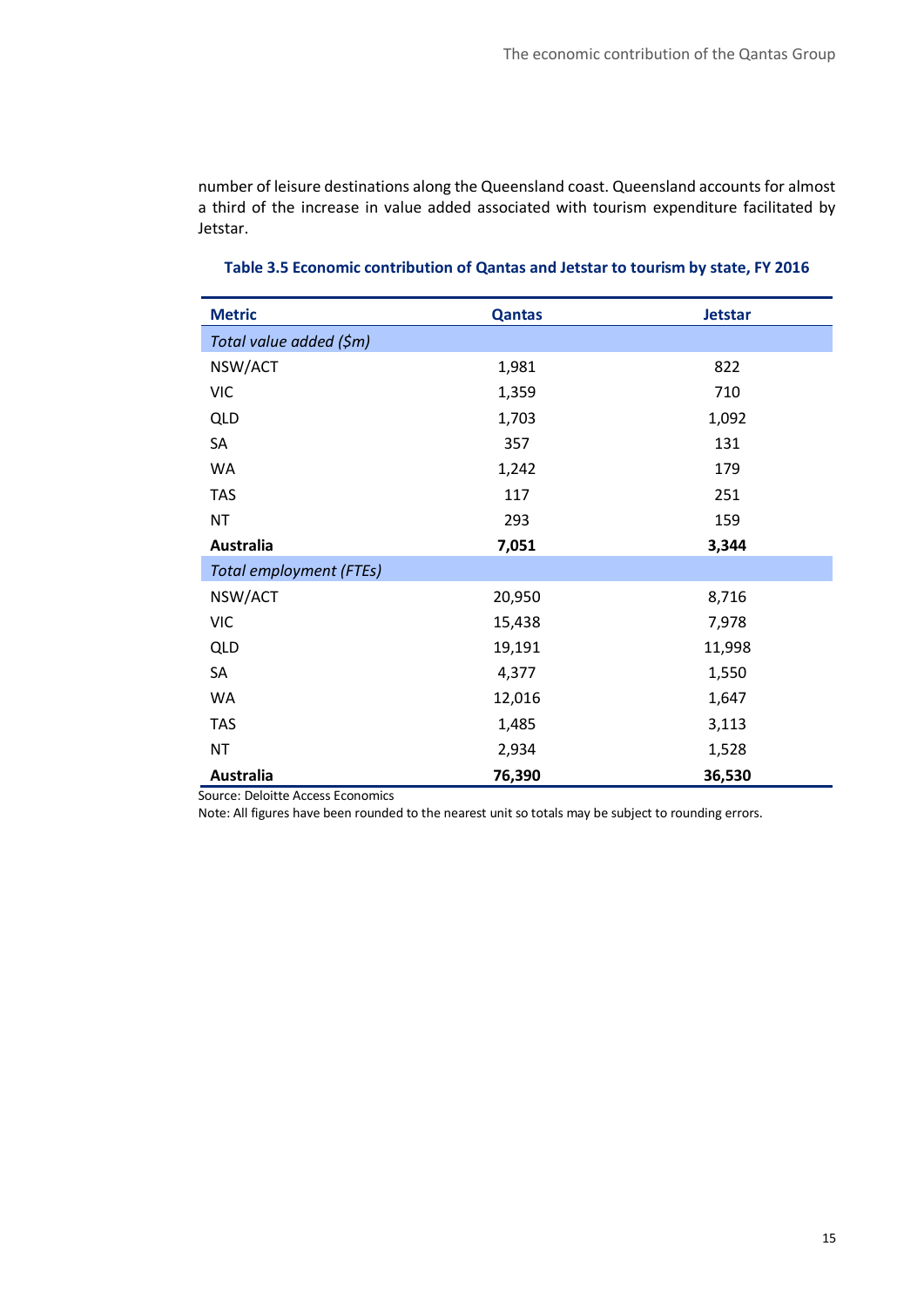## **Appendix A: Economic contribution modelling framework**

Economic contribution studies are intended to quantify measures such as value added, exports, imports and employment associated with a given industry or company, in a historical reference year. The economic contribution is a measure of the value of production by a company or industry.

## **Value added**

The measures of economic activity provided by a contribution study are consistent to those provided by the Australian Bureau of Statistics. For example, *value added* is the contribution the sector makes to *total factor income* and gross domestic product (GDP) and gross territory product.

There a number of ways to measure GDP:

- **Expenditure approach** measures the expenditure; of households, on investment, government and net exports
- **Income approach** measures the income in an economy by measuring the payments of wages and profits to workers and owners

Below is a discussion measuring the value added by an industry using the income approach.

## **Measuring the economic contribution – income approach**

There are several commonly used measures of economic activity, each of which describes a different aspect of an industry's economic contribution:

 **Value added** measures the value of output (i.e. goods and services) generated by the entity's factors of production (i.e. labour and capital) as measured in the income to those factors of production. The sum of value added across all entities in the economy plus net taxes less subsidies on products equals gross domestic product. Given the relationship to GDP, the value added measure can be thought of as the increased contribution to welfare.

Value added is the sum of:

- Gross operating surplus (GOS). GOS represents the value of income generated by the entity's capital inputs, generally measured as the earnings before interest, tax, depreciation and amortisation (EBITDA).
- Tax on production less subsidy provided for production. Note: given the returns to capital before tax are calculated, company tax is not included or this would double count that tax. In addition it excludes goods and services tax, which is a tax on consumption (i.e. levied on households).
- Labour income is a subcomponent of value added. It represents the value of output generated by the entity's direct labour inputs, as measured by the income to labour.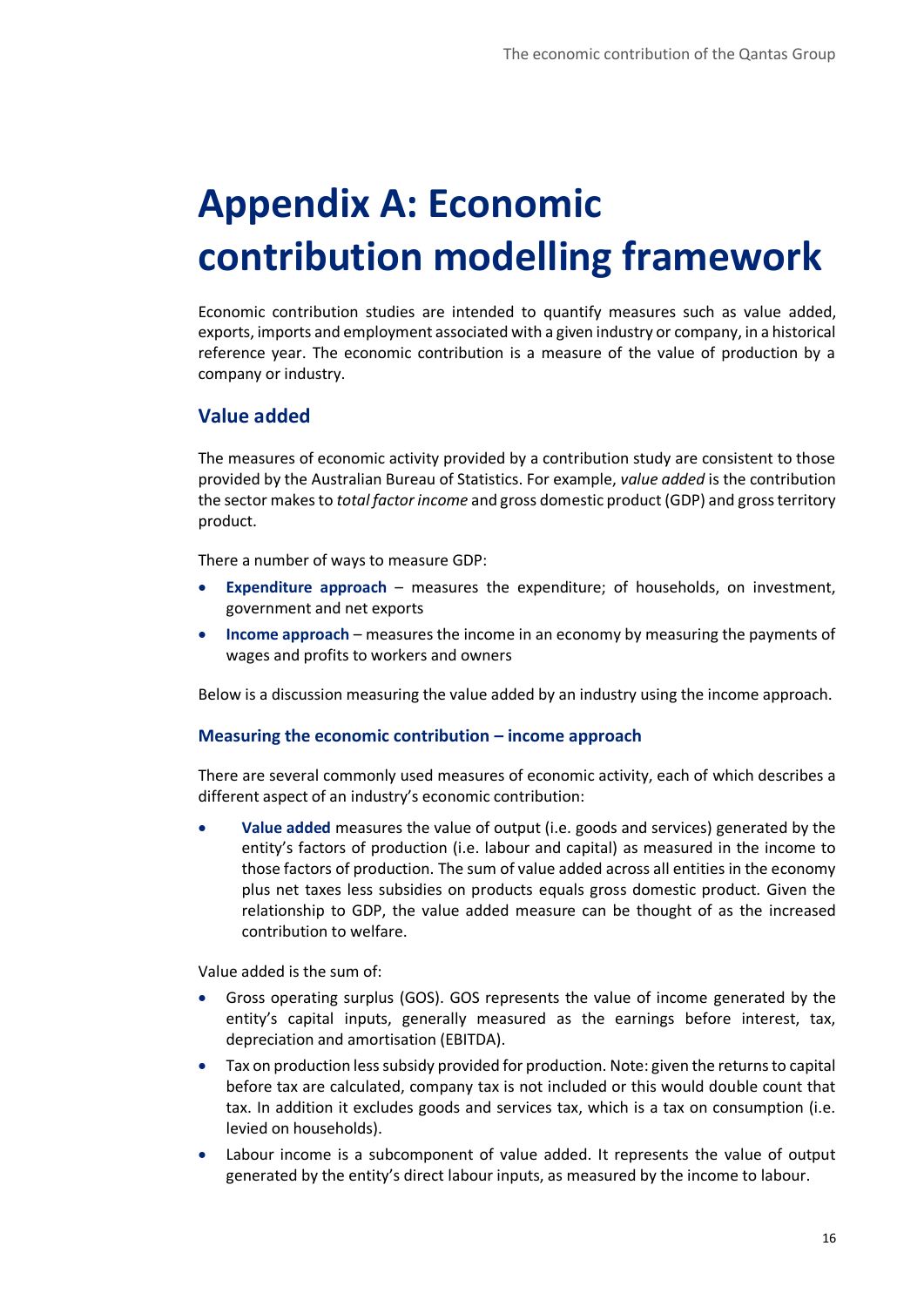[Figure A.1](#page-17-0) shows the accounting framework used to evaluate economic activity, along with the components that make up *output*. Output is the sum of value added and the value of intermediate inputs used by the company.

<span id="page-17-0"></span>The value of intermediate inputs can also be calculated directly by summing up expenses related to non-primary factor inputs.



## **Figure A.1: Economic activity accounting framework**

It should be noted that Qantas also levies a range of net taxes on products which it then passes on to the government. These include the passenger service charges, passenger movement charges, international security charges and GST. These net taxes on products are not included in value added but are included in GDP.

Contribution studies generally outline employment generated by a sector. Employment is a fundamentally different measure of activity to those above. It measures the number of workers that are employed by the entity, rather than the value of the workers' output.

## **Direct and indirect contributions**

The **direct** economic contribution is a representation of the flow from labour and capital in the company.

The **indirect** contribution is a measure of the demand for goods and services produced in other sectors as a result of demand generated by the Qantas Group. Estimation of the indirect economic contribution is undertaken in an IO framework using Australian Bureau of Statistics IO tables which report the inputs and outputs of specific sectors of the economy (ABS 2015a).

The total economic contribution to the economy is the sum of the direct and indirect economic contributions.

Source: Deloitte Access Economics.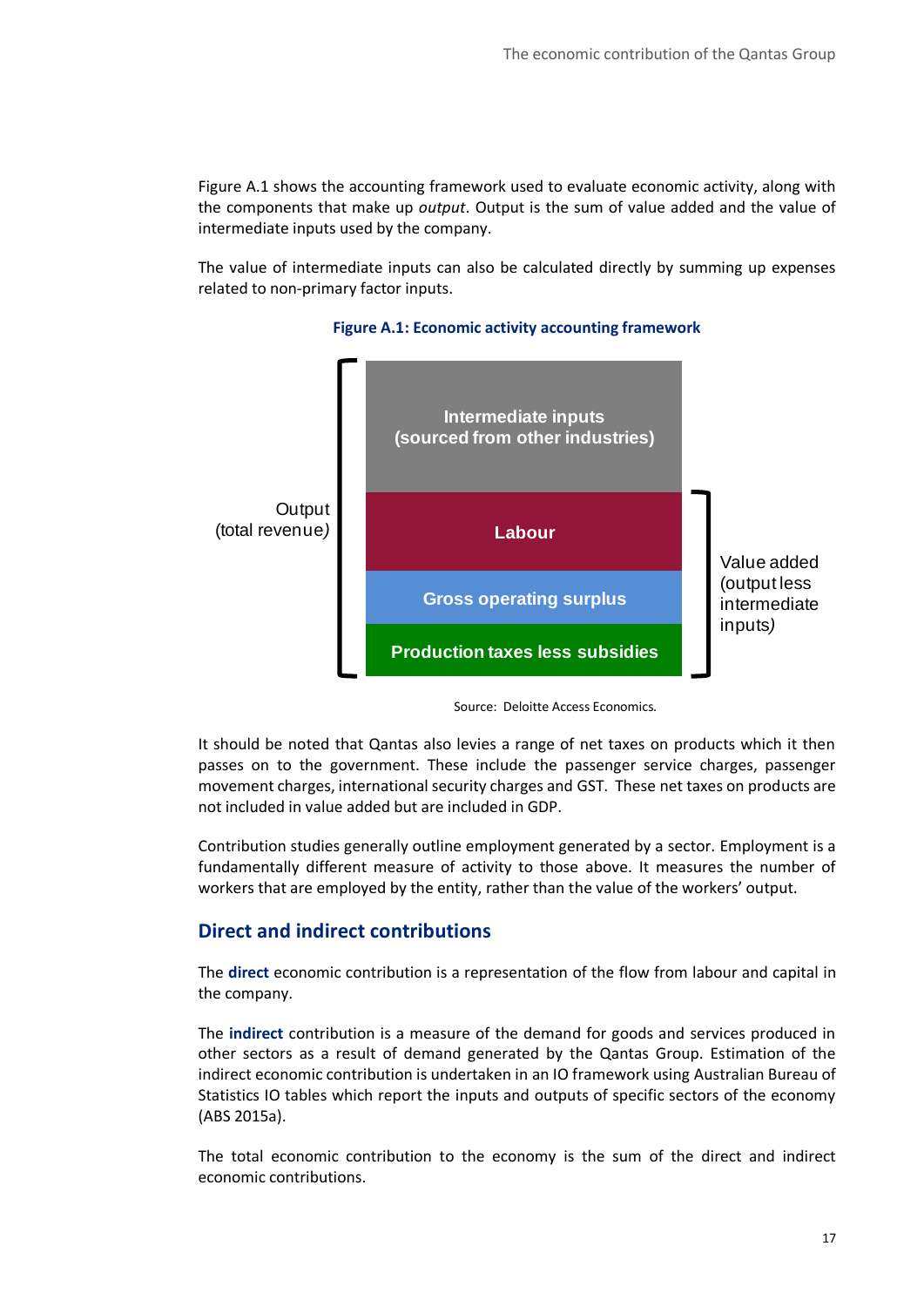Other measures, such as total revenue or total exports are useful measures of economic activity but these measures alone cannot account for the contribution made to GDP. These measures overstate the contribution to value added because they include activity by external companies supplying inputs, in addition they do not discount the inputs supplied from outside Australia.

## **Input-output analysis**

Input-output tables are required to account for the intermediate flows between sectors. These tables measure the direct economic activity of every sector in the economy at the national level. Importantly, these tables allow intermediate inputs to be further broken down by source. These detailed intermediate flows can be used to derive the total change in economic activity associated with a given direct change in activity for a given sector.

A widely used measure of the spill-over of activity from one sector to another is captured by the ratio of the total to direct change in economic activity. The resulting estimate is typically referred to as 'the multiplier'. A multiplier greater than one implies some indirect activity, with higher multipliers indicating relatively larger indirect and total activity flowing from a given level of direct activity.

The IO matrix used for Australia is derived from the ABS 20012-13 IO tables (2015a). The industry classification used for IO tables is based on ANZSIC, with 114 sectors in the modelling framework.

## **Comparison with results from FY 2015**

Deloitte Access Economics previously undertook an economic contribution study for the Qantas Group for FY 2015. The latest economic contribution analysis, covering FY 2016, has incorporated some methodological changes to better reflect the operations of Qantas Group and the economic activity of each individual business unit.

More specifically, the revised methodology adopts a different approach to the treatment of interfirm transfers. The allocation of interfirm transfers across business units has also been updated based on advice from Qantas to better reflect the relative size of each business unit. The revised methodology results in a lower level of indirect economic contribution and a different split of the direct economic contribution between business units.

To allow for a comparison of changes across years, Table A.2 provides a comparison of the results in the 2015 report and the equivalent results for FY 2016 applying the same methodology as that used in the previous report.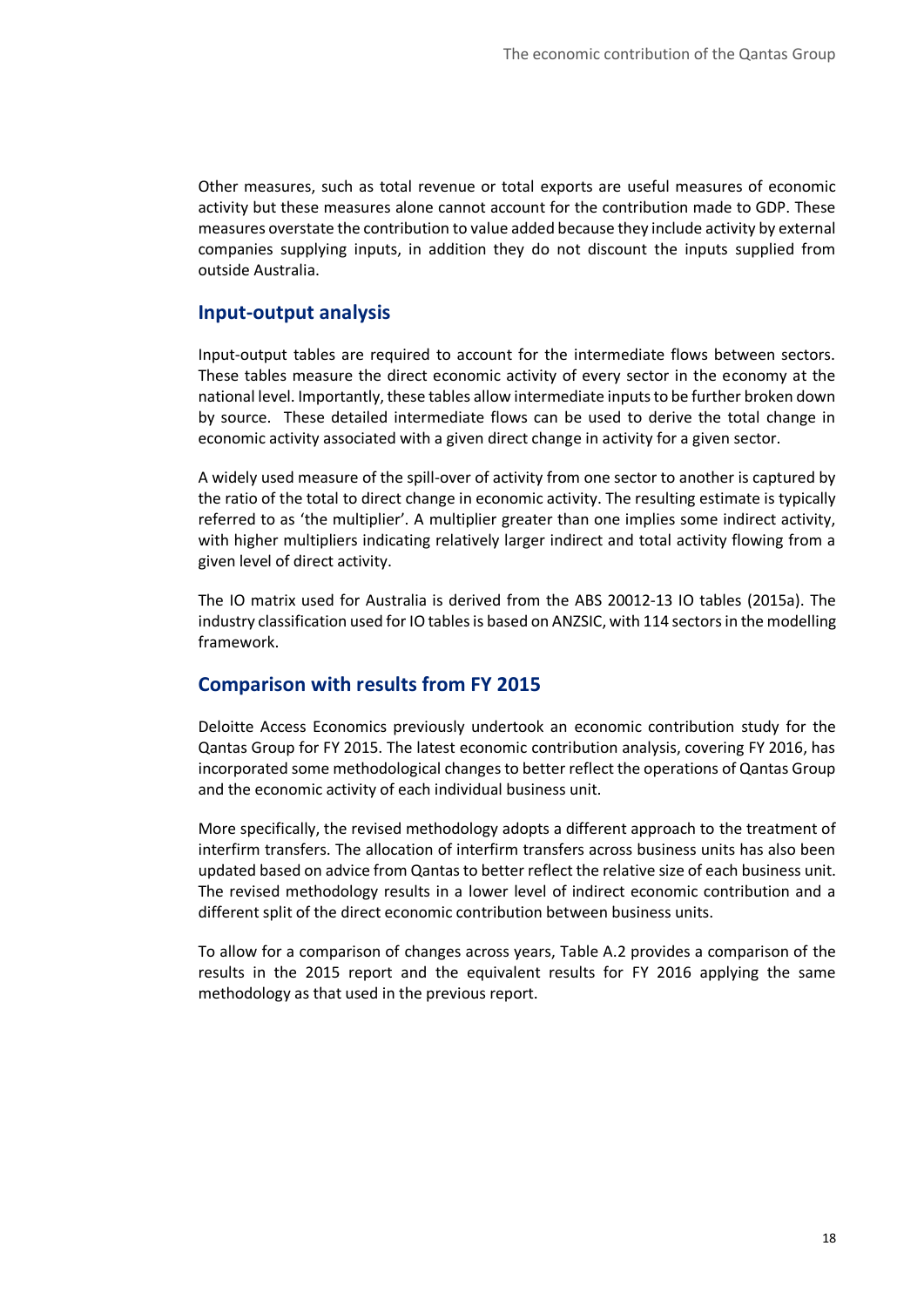| 2015 report       |               |                 |              | 2016 results using the 2015<br>methodology |                 |              |
|-------------------|---------------|-----------------|--------------|--------------------------------------------|-----------------|--------------|
| <b>Metric</b>     | <b>Direct</b> | <b>Indirect</b> | <b>Total</b> | <b>Direct</b>                              | <b>Indirect</b> | <b>Total</b> |
| Value added (\$m) |               |                 |              |                                            |                 |              |
| Qantas            | 4,665         | 3,717           | 8,382        | 4,714                                      | 3,869           | 8,582        |
| Jetstar           | 960           | 1,142           | 2,102        | 1,493                                      | 1,365           | 2,858        |
| Freight           | 294           | 576             | 870          | 594                                        | 544             | 1,138        |
| Qantas<br>Group   | 5,919         | 5,434           | 11,354       | 6,801                                      | 5,777           | 12,578       |

## **Table A.2 Economic contribution of the Qantas Group relative to FY2015**

Source: Deloitte Access Economics and the Qantas Group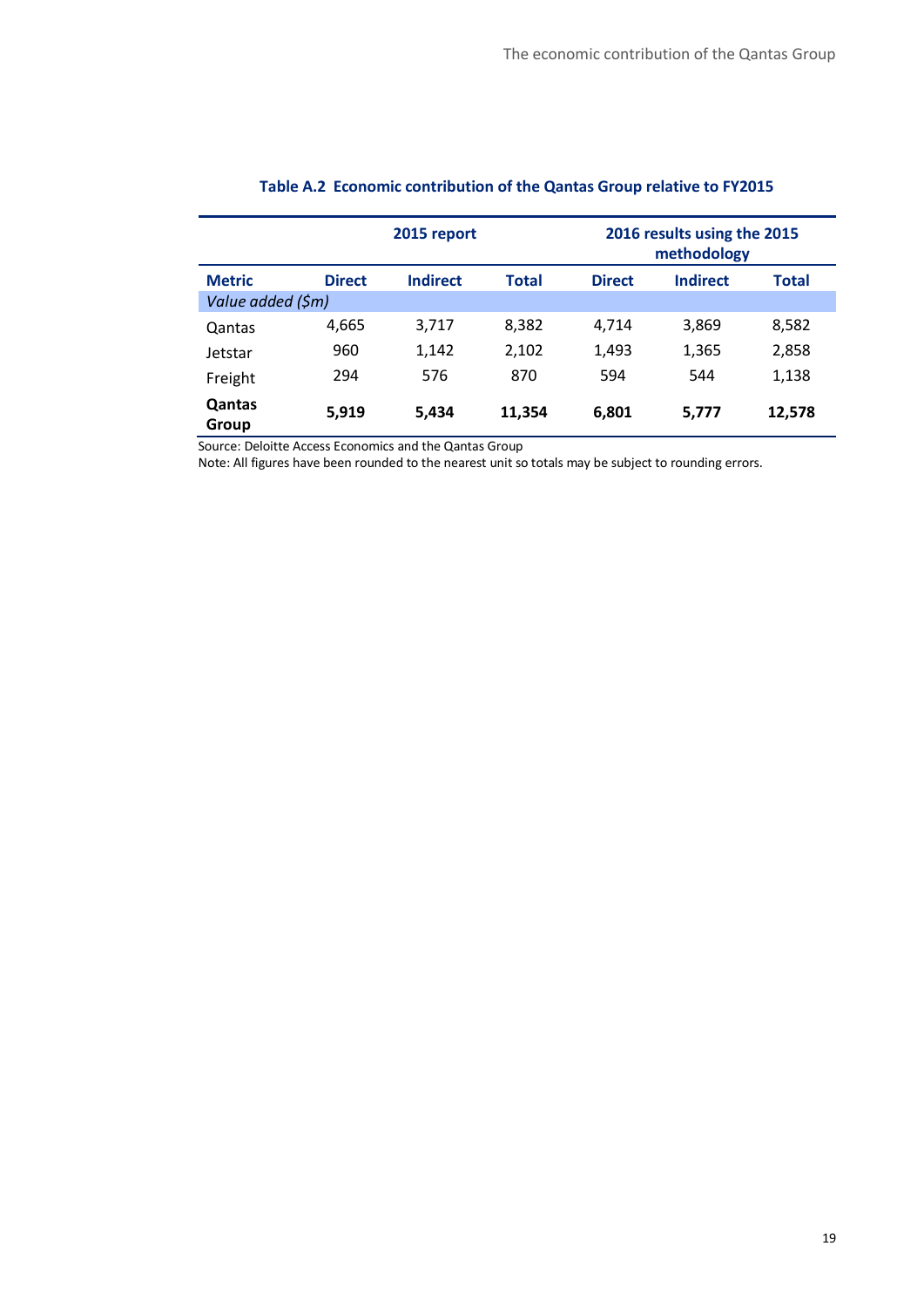## **Limitation of our work**

## **General use restriction**

This report is prepared solely for the use of the Qantas Group. This report is not intended to and should not be used or relied upon by anyone else and we accept no duty of care to any other person or entity. The report has been prepared for the purpose of understanding the economic contribution of the Qantas Group and communicating this value more generally to government and other stakeholders. You should not refer to or use our name or the advice for any other purpose.